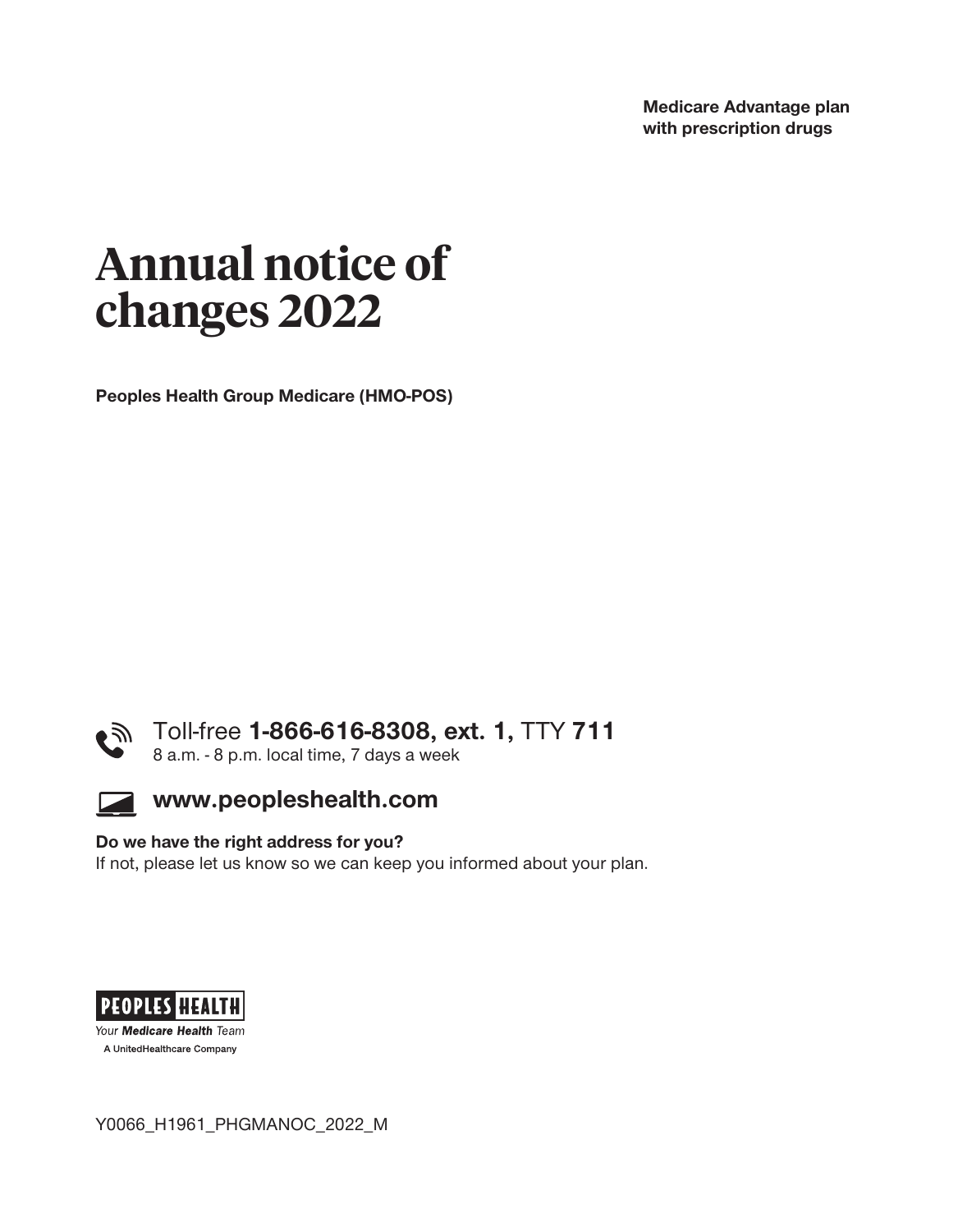## **Find updates to your plan for next year**

**This notice provides information about updates to your plan, but it doesn't include all of the details. Throughout this notice you will be directed to www.peopleshealth.com to review the details online. All of the below documents will be available online by October 15, 2021.** 

#### **Provider Directory**

**Review the 2022 Provider Directory online to make sure your providers (primary care provider, specialists, hospitals, etc.) and pharmacies will be in the network next year.** 

#### **Drug List (Formulary)**

**You can look up which drugs will be covered by your plan next year and review any new restrictions on our website.** 

#### **Evidence of Coverage (EOC)**

**Review your 2022 EOC for details about plan costs and benefits. The EOC is the legal, detailed description of your plan benefits. It explains your rights and the rules you need to** 

**follow to get covered services and prescription drugs. It also has information about the quality program, how medical coverage decisions are made and your Rights and Responsibilities as a member.**

#### **Would you rather get paper copies? If you want a paper copy of what is listed above, please contact our Member Services at**

**1-**866-616-8308, ext. 1 **(TTY users should call 711). Hours are 8 a.m. - 8 p.m. local time,** 

**7 days a week.**

#### **Would you rather get less paper?**

**Simplify your life with online delivery of plan materials. You can securely access your plan documents online anytime, anywhere. Register at www.peopleshealth.com to sign up for online delivery today.**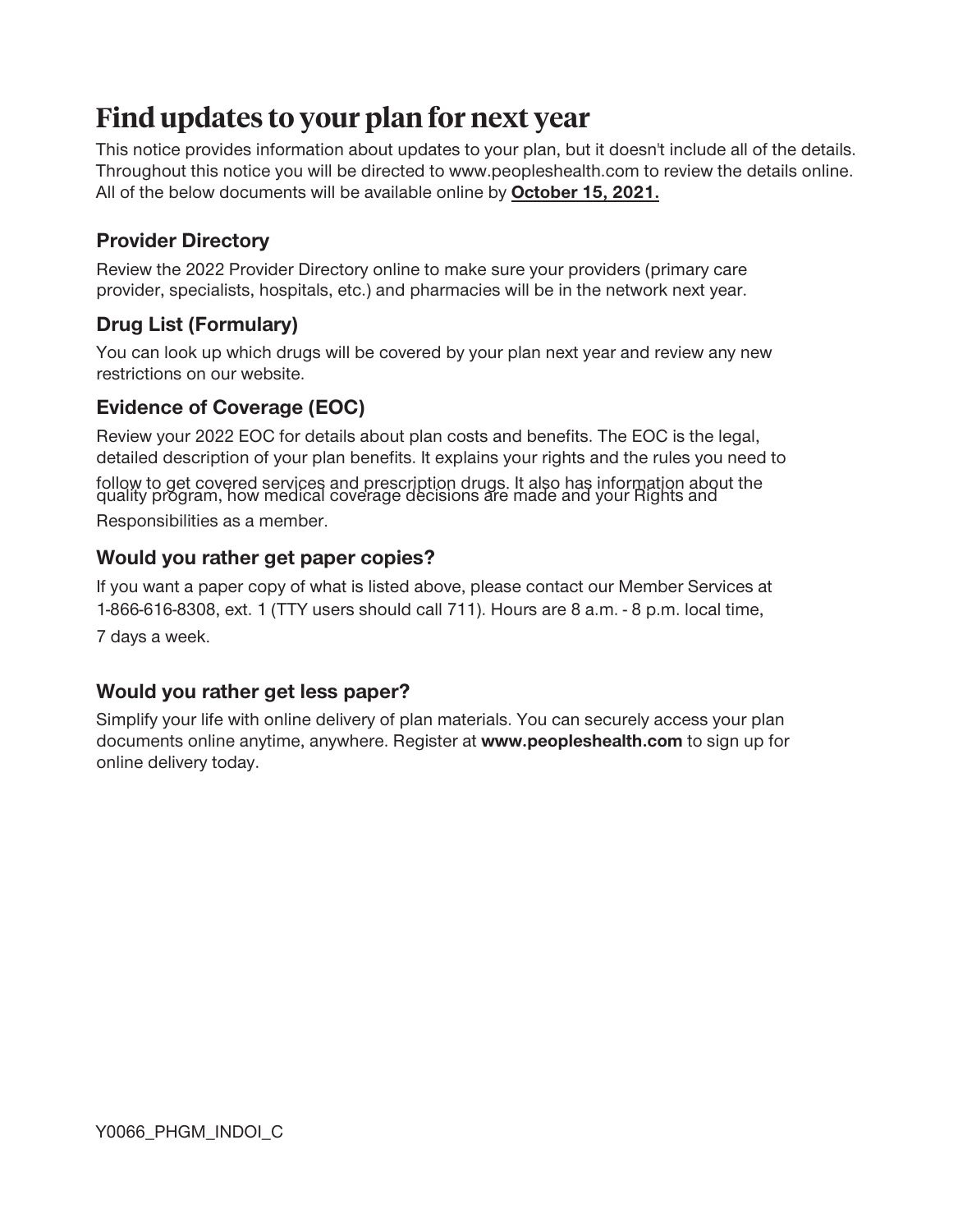#### **Peoples Health Group Medicare (HMO-POS) offered by UnitedHealthcare**

#### **Annual Notice of Changes for 2022**

 You are currently enrolled as a member of Peoples Health Group Medicare. Next year, there will be some changes to the plan's costs and benefits*. This booklet tells about the changes.* 

 • **You can make changes to your Medicare coverage for next year during your employer or retiree group's Annual Enrollment Period. Check with your benefits administrator for more information.** 

#### **What to do now**

**1. ASK:** Which changes apply to you

 $\Box$  Check the changes to our benefits and costs to see if they affect you.

- It's important to review your coverage now to make sure it will meet your needs next year.
- Do the changes affect the services you use?
- Look in Section 1.5 for information about benefit and cost changes for our plan.

 affect you.  $\Box$  Check the changes in the booklet to our prescription drug coverage to see if they

- Will your drugs be covered?
- Are your drugs in a different tier, with different cost sharing?
- fill your prescription? • Do any of your drugs have new restrictions, such as needing approval from us before you
- Can you keep using the same pharmacies? Are there changes to the cost of using this pharmacy?
- Review the 2022 Drug List and look in Section 1.6 for information about changes to our drug coverage.
- Your drug costs may have risen since last year. Talk to your doctor about lower cost alternatives that may be available for you; this may save you in annual out-of-pocket costs throughout the year. To get additional information on drug prices visit go.medicare.gov/drugprices, and click the "dashboards" link in the middle of the second Note toward the bottom of the page. These dashboards highlight which manufacturers have been increasing their prices and also show other year-to-year drug price information. Keep in mind that your plan benefits will determine exactly how much your own drug costs may change.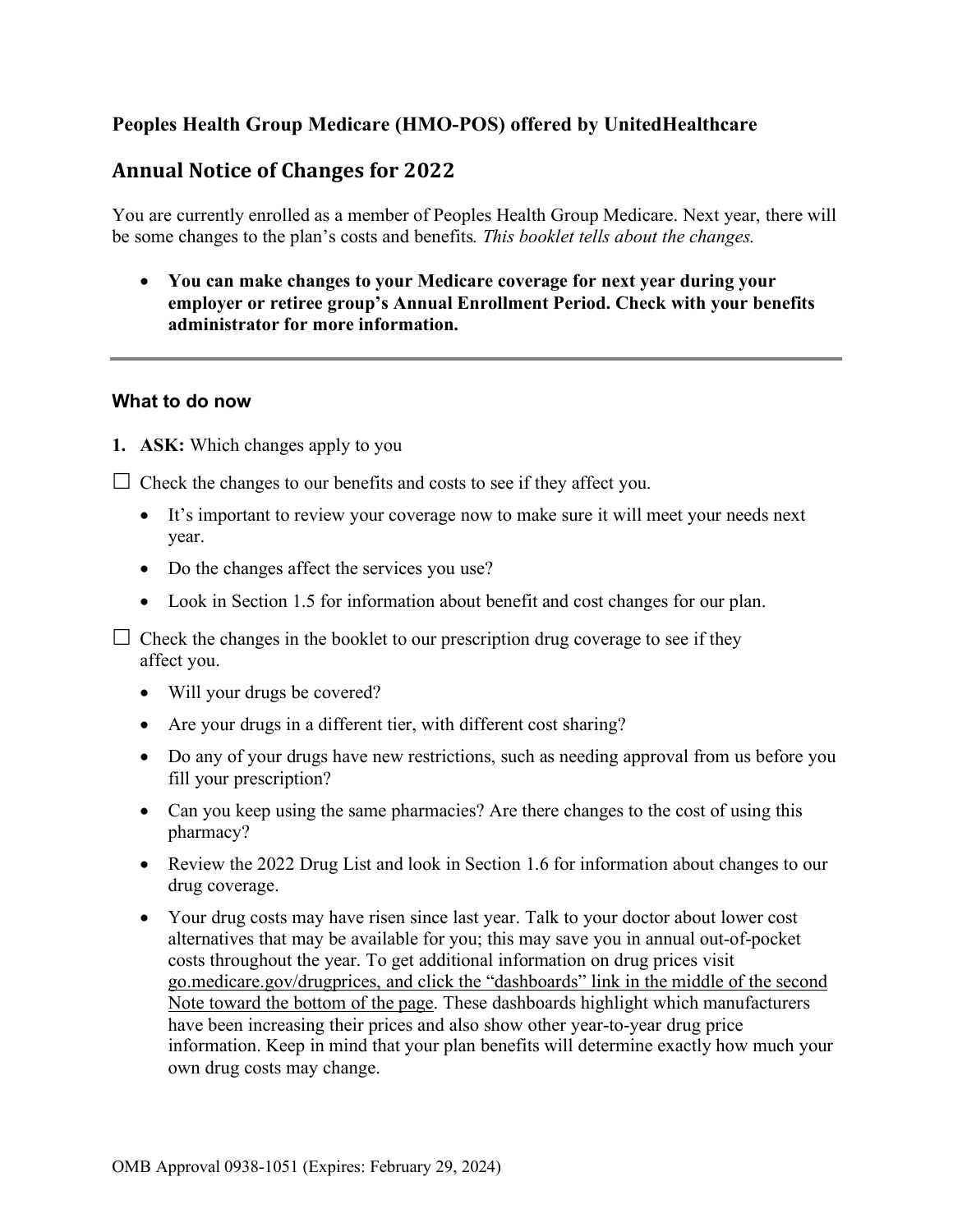$\Box$  Check to see if your doctors and other providers will be in our network next year.

- Are your doctors, including specialists you see regularly, in our network?
- What about the hospitals or other providers you use?
- • Look in Section 1.3 for information about our *Provider Directory*.
- $\Box$  Think about your overall health care costs.
	- How much will you spend out-of-pocket for the services and prescription drugs you use regularly?
	- How much will you spend on your premium and deductibles?
	- • How do your total plan costs compare to other Medicare coverage options?
- $\Box$  Think about whether you are happy with our plan.
- **2. COMPARE:** Learn about other plan choices

 $\Box$  Check coverage and costs of plans in your area.

- <www.medicare.gov/plan-compare> website. • Use the personalized search feature on the Medicare Plan Finder at
- • Review the list in the back of your *Medicare & You* 2022 handbook.
- Look in Section 2.2 to learn more about your choices.

 the plan's website.  $\Box$  Once you narrow your choice to a preferred plan, confirm your costs and coverage on

- **3. CHOOSE:** Decide whether you want to change your plan
	- If you want to keep Peoples Health Group Medicare, you don't need to do anything. You will stay in Peoples Health Group Medicare.
	- To change to a **different plan** that may better meet your needs, you can switch plans during your employer or retiree group's Annual Enrollment Period.
- **4. ENROLL:** You can make changes to your Medicare coverage for next year during your employer or retiree group's Annual Enrollment Period. Check with your benefits administrator for more information.

#### **Additional Resources**

- UnitedHealthcare does not discriminate on the basis of race, color, national origin, sex, age, or disability in health programs and activities.
- in other languages, braille, large print, audio, or you can ask for an interpreter. Please • United Healthcare provides free services to help you communicate with us such as letters contact our member services number at 1-866-616-8308, ext. 1, for additional information (TTY users should call 711). Hours are 8 a.m. - 8 p.m. local time, 7 days a week.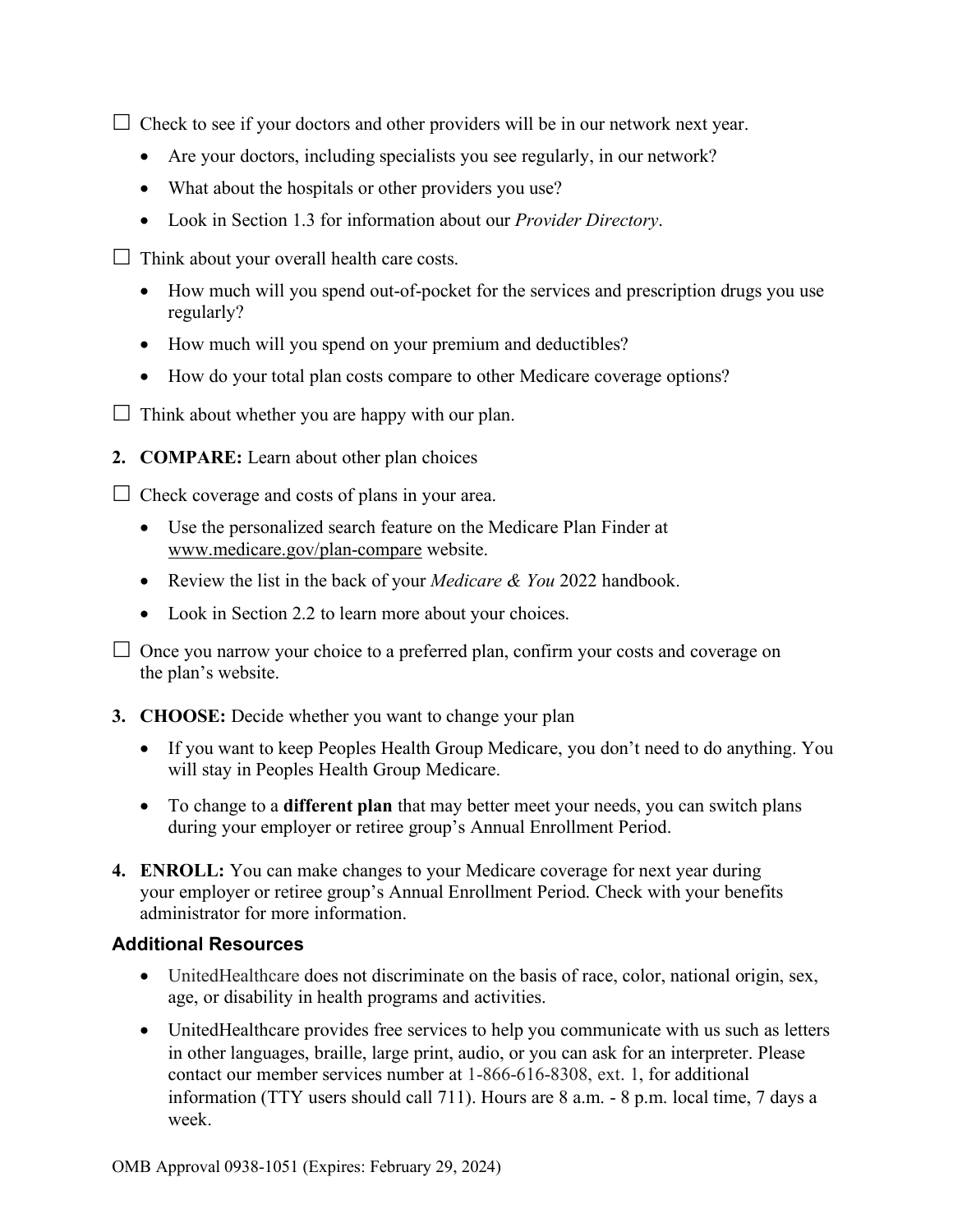UnitedHealthcare ofrece servicios gratuitos para ayudarle a que se comunique con nosotros. Por ejemplo, cartas en otros idiomas, braille, letra grande, audio o bien, usted puede pedir un intérprete. Comuníquese con nuestro número de Servicio al Cliente al 1-866-616-8308, ext. 1, para obtener información adicional (los usuarios de TTY deben comunicarse al 711). Los horariosatención son de 8 a.m. a8p.m., hora local, los 7 días de la semana.

• **Coverage under this Plan qualifies as Qualifying Health Coverage (QHC)** and satisfies the Patient Protection and Affordable Care Act's (ACA) individual shared responsibility requirement. Please visit the Internal Revenue Service (IRS) website at <www.irs.gov/Affordable-Care-Act/Individuals-and-Families>for more information.

#### **About Peoples Health Group Medicare**

- Plans are insured through UnitedHealthcare Insurance Company or one of its affiliated companies, a Medicare Advantage organization with a Medicare contract. Enrollment in the plan depends on the plan's contract renewal with Medicare.
- When this booklet says "we," "us," or "our," it means UnitedHealthcare Insurance Company or one of its affiliates. When it says "plan" or "our plan," it means Peoples Health Group Medicare.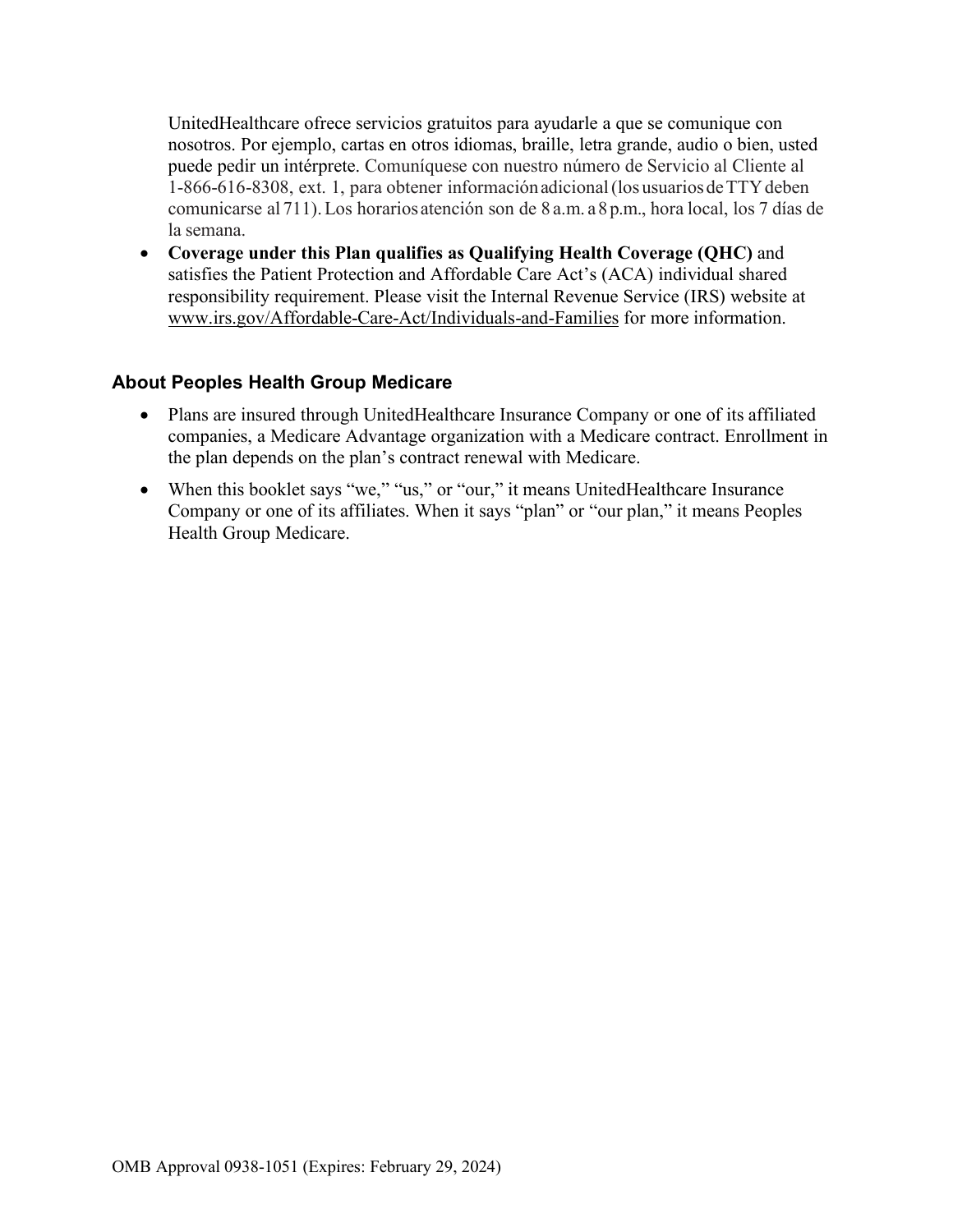#### **Summary of Important Costs for 2022** %

 The following table compares the 2021 costs and 2022 costs for Peoples Health Group Medicare in several important areas. **Please note this is only a summary of changes**. A copy of the  *Evidence of Coverage* is located on our website at www.peopleshealth.com. You may also call member services to ask us to mail you an *Evidence of Coverage*.

| Cost                                                                                                                                                                              | 2021 (this year)                                                                                                                 | 2022 (next year)                                                                                                          |
|-----------------------------------------------------------------------------------------------------------------------------------------------------------------------------------|----------------------------------------------------------------------------------------------------------------------------------|---------------------------------------------------------------------------------------------------------------------------|
| Monthly plan premium*<br>* Your premium may be higher or<br>lower than this amount. See<br>Section 1.1 for details.                                                               | Please contact your employer or retiree group's<br>benefits administrator for information about changes<br>to your plan premium. |                                                                                                                           |
| Maximum out-of-pocket amount<br>This is the most you will pay<br>out-of-pocket for your covered<br>Part A and Part B services.<br>(See Section 1.2 for details.)                  | \$2,500                                                                                                                          | \$2,500                                                                                                                   |
| <b>Doctor office visits</b>                                                                                                                                                       | Primary care visits: You<br>pay a \$5 copayment per<br>visit.                                                                    | Primary care visits: You<br>pay a \$5 copayment per<br>visit.                                                             |
|                                                                                                                                                                                   | Specialist visits: You pay<br>a \$10 copayment per<br>visit.                                                                     | Specialist visits: You pay<br>a \$10 copayment per<br>visit.                                                              |
| <b>Inpatient hospital stays</b><br>Includes inpatient acute, inpatient<br>rehabilitation, long-term care<br>hospitals and other types of<br>inpatient hospital services.          | You pay a \$50<br>copayment per day for<br>days 1-10.                                                                            | You pay a \$50 copayment<br>per day for days 1-10 for<br>Medicare-covered<br>hospital care each time<br>you are admitted. |
| Inpatient hospital care starts the<br>day you are formally admitted to<br>the hospital with a doctor's order.<br>The day before you are discharged<br>is your last inpatient day. | \$0 copayment per day for<br>additional Medicare-<br>covered days.                                                               | \$0 copayment per day for<br>additional Medicare-<br>covered days.                                                        |
| Part D prescription drug<br>coverage<br>(See Section 1.6 for details.)                                                                                                            | Deductible: \$0                                                                                                                  | Deductible: \$0                                                                                                           |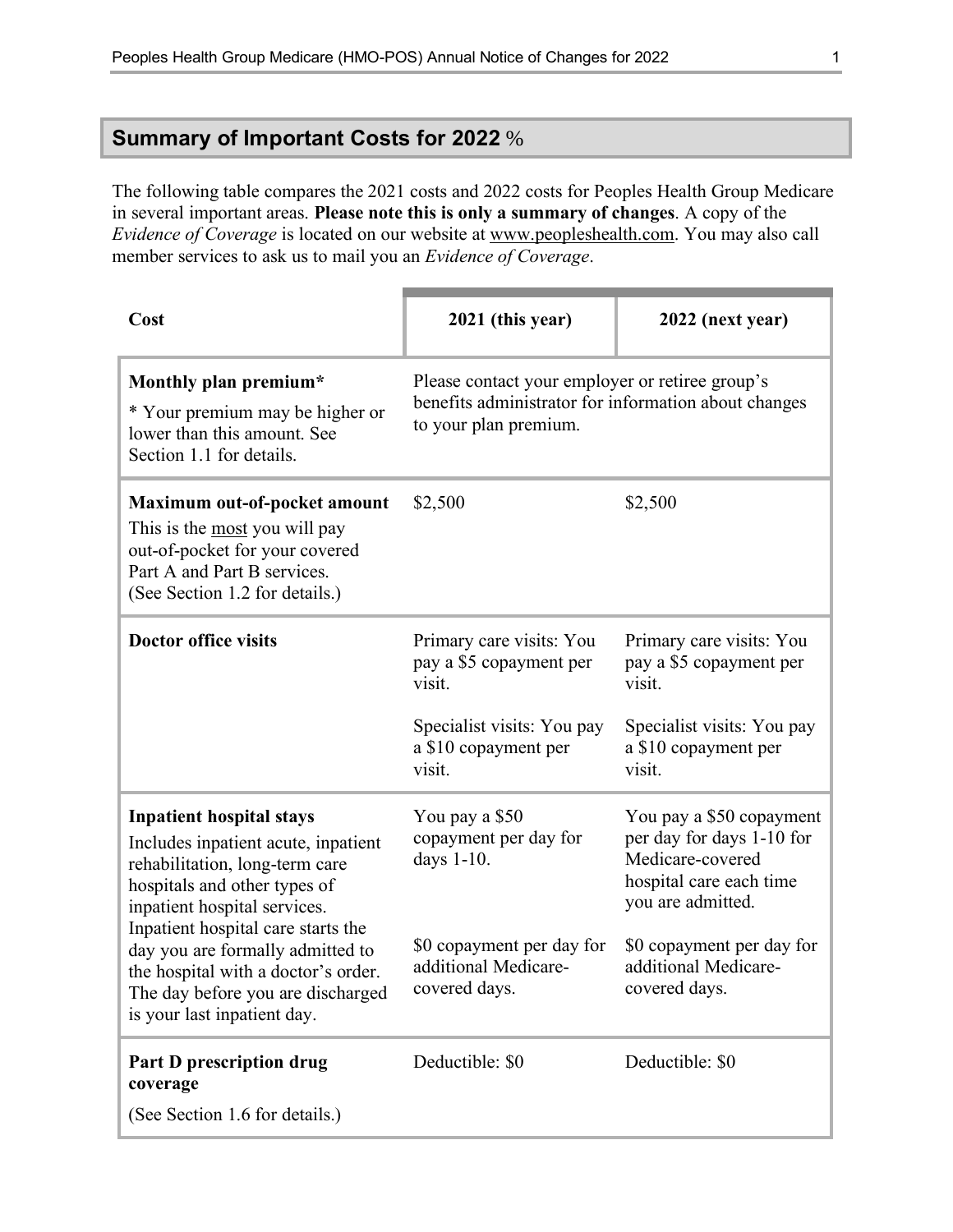| Cost | 2021 (this year)                                                                                                                                                   | 2022 (next year)                                                                                                                                                 |
|------|--------------------------------------------------------------------------------------------------------------------------------------------------------------------|------------------------------------------------------------------------------------------------------------------------------------------------------------------|
|      | Copays/Coinsurance for<br>a one-month (30-day)<br>supply during the Initial<br>Coverage Stage:                                                                     | Copays/Coinsurance for a<br>one-month (30-day)<br>supply during the Initial<br>Coverage Stage:                                                                   |
|      | Drug Tier 1: Standard<br>retail cost-sharing<br>$(in-network)$ \$3<br>Drug Tier 2: Standard<br>retail cost-sharing<br>$(in-network)$ \$10<br>Drug Tier 3: Standard | Drug Tier 1: Standard<br>retail cost-sharing<br>(in-network) \$3<br>Drug Tier 2: Standard<br>retail cost-sharing<br>$(in-network)$ \$10<br>Drug Tier 3: Standard |
|      | retail cost-sharing<br>(in-network) \$25<br>Drug Tier 4: Standard<br>retail cost-sharing<br>(in-network) \$50                                                      | retail cost-sharing<br>(in-network) \$25<br>Drug Tier 4: Standard<br>retail cost-sharing<br>(in-network) \$50                                                    |
|      | Drug Tier 5: Standard<br>retail cost-sharing<br>$(in-network) 20\%$ of<br>the total cost                                                                           | Drug Tier 5: Standard<br>retail cost-sharing<br>(in-network) 20% of<br>the total cost                                                                            |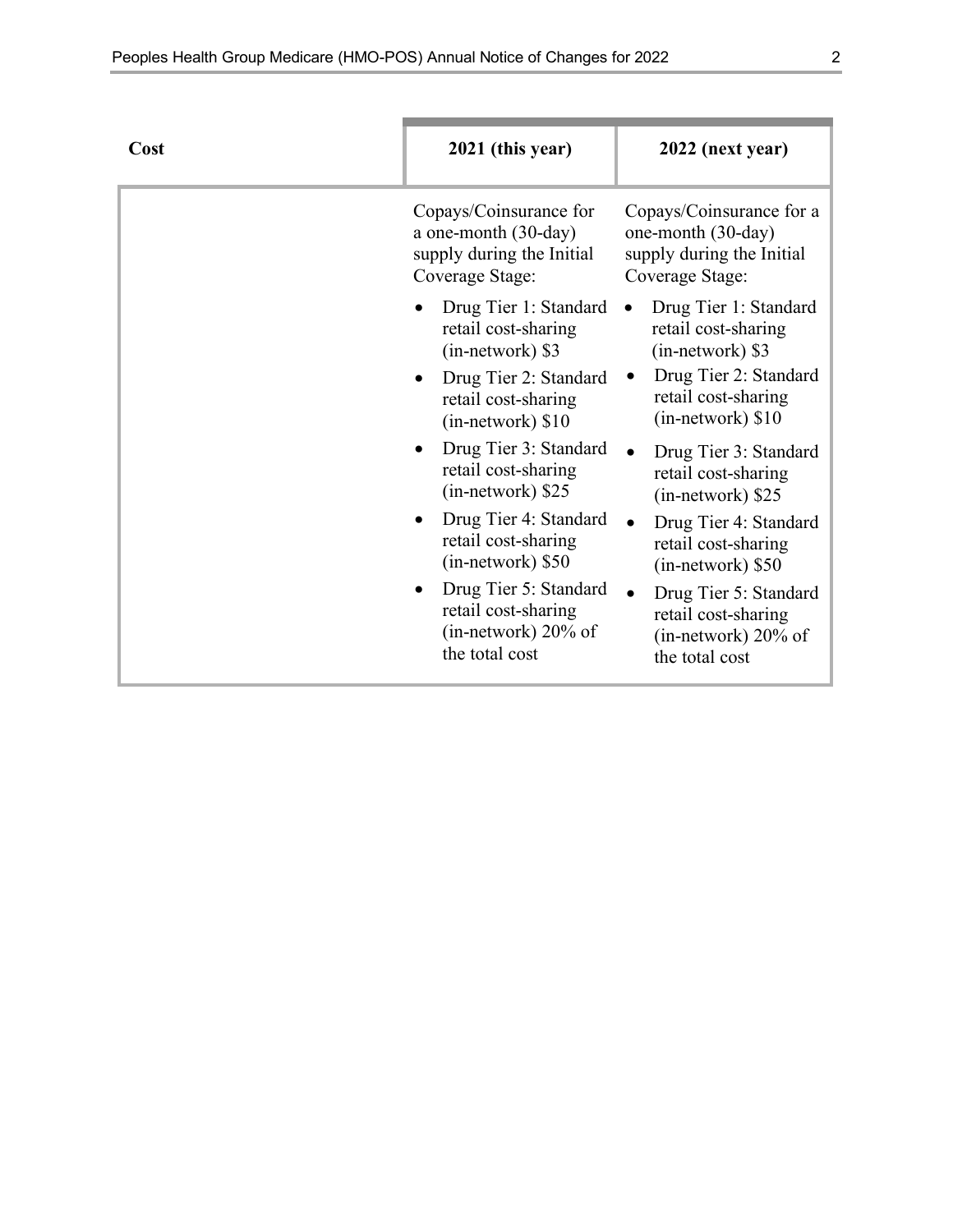#### *Annual Notice of Changes* **for 2022** %  **Table of Contents** %

| <b>SECTION 1</b> |                                                       |  |
|------------------|-------------------------------------------------------|--|
|                  |                                                       |  |
|                  |                                                       |  |
|                  |                                                       |  |
|                  |                                                       |  |
|                  |                                                       |  |
|                  |                                                       |  |
| <b>SECTION 2</b> |                                                       |  |
|                  |                                                       |  |
|                  |                                                       |  |
| <b>SECTION 3</b> |                                                       |  |
| <b>SECTION 4</b> | Programs That Offer Free Counseling about Medicare 14 |  |
| <b>SECTION 5</b> | Programs That Help Pay for Prescription Drugs 14      |  |
| <b>SECTION 6</b> |                                                       |  |
|                  |                                                       |  |
|                  |                                                       |  |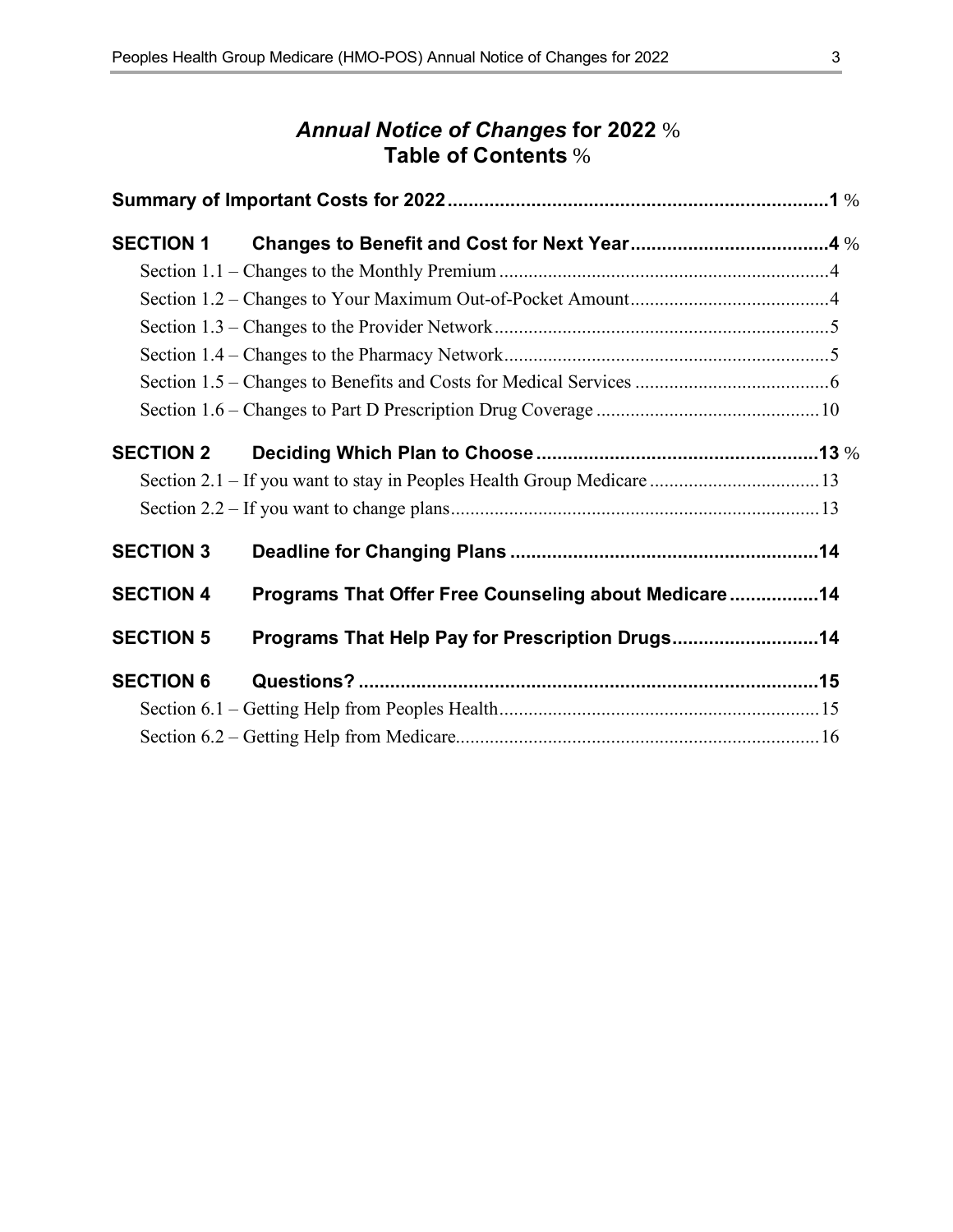#### **SECTION 1 Changes to Benefit and Cost for Next Year** %

#### **Section 1.1 – Changes to the Monthly Premium** %

| Cost                                                                                        | 2021 (this year)                                                                                                                 | 2022 (next year) |
|---------------------------------------------------------------------------------------------|----------------------------------------------------------------------------------------------------------------------------------|------------------|
| <b>Monthly premium</b><br>(You must also continue to pay your)<br>Medicare Part B premium.) | Please contact your employer or retiree group's<br>benefits administrator for information about<br>changes to your plan premium. |                  |

- • Your monthly plan premium will be *more* if you are required to pay a lifetime Part D late enrollment penalty for going without other drug coverage that is at least as good as Medicare drug coverage (also referred to as "creditable coverage") for 63 days or more.
- If you have a higher income, you may have to pay an additional amount each month directly to the government for your Medicare prescription drug coverage.
- • Your monthly premium will be *less* if you are receiving "Extra Help" with your prescription drug costs. Please see Section 5 regarding "Extra Help" from Medicare.

#### **Section 1.2 – Changes to Your Maximum Out-of-Pocket Amount** %

 To protect you, Medicare requires all health plans to limit how much you pay "out-of-pocket" during the year. This limit is called the "maximum out-of-pocket amount." Once you reach this amount, you generally pay nothing for covered Part A and Part B services for the rest of the year.

| Cost                                                                                                                                                                                                                                               | 2021 (this year)                                                                                                                                                                                          | 2022 (next year)                                                                                                                                                                                          |
|----------------------------------------------------------------------------------------------------------------------------------------------------------------------------------------------------------------------------------------------------|-----------------------------------------------------------------------------------------------------------------------------------------------------------------------------------------------------------|-----------------------------------------------------------------------------------------------------------------------------------------------------------------------------------------------------------|
| Maximum out-of-pocket amount                                                                                                                                                                                                                       | \$2,500                                                                                                                                                                                                   | \$2,500                                                                                                                                                                                                   |
| Your costs for covered medical<br>services (such as copayments)<br>count toward your maximum out-<br>of-pocket amount. Your plan<br>premium and your costs for<br>prescription drugs do not count<br>toward your maximum out-of-<br>pocket amount. | Once you have paid<br>\$2,500 out-of-pocket for<br>covered Part A and Part<br>B services, you will pay<br>nothing for your covered<br>Part A and Part B<br>services for the rest of<br>the calendar year. | Once you have paid<br>\$2,500 out-of-pocket for<br>covered Part A and Part B<br>services, you will pay<br>nothing for your covered<br>Part A and Part B services<br>for the rest of the calendar<br>year. |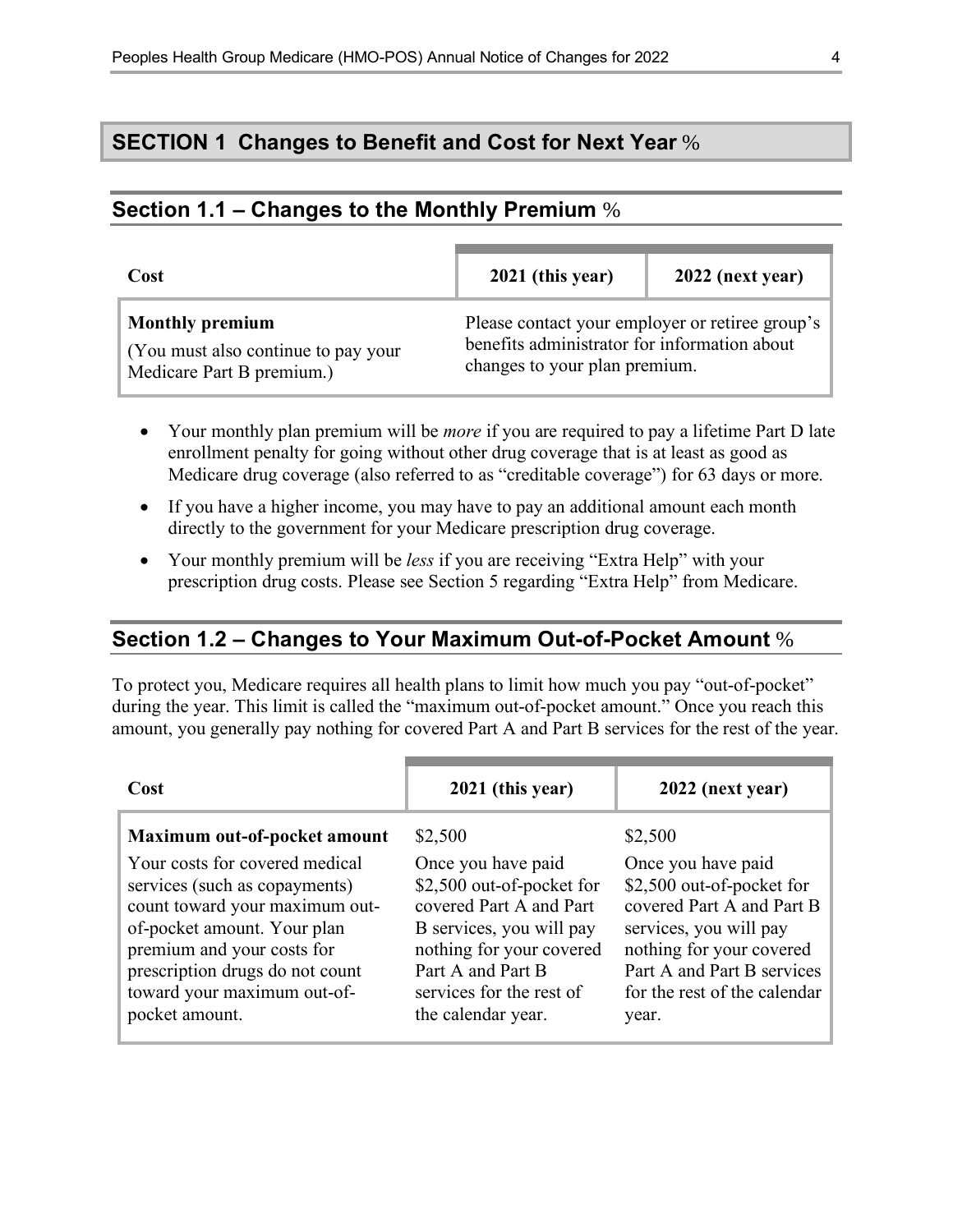#### **Section 1.3 – Changes to the Provider Network**

 There are changes to our network of providers for next year. An updated *Provider Directory* is located on our website at www.peopleshealth.com. You may also call member services for updated provider information or to ask us to mail you a *Provider Directory*. **Please review the 2022** *Provider Directory* **to see if your providers (primary care physician, specialists, hospitals, etc.) are in our network**.

 It is important that you know that we may make changes to the hospitals, doctors and specialists (providers) that are part of your plan during the year. There are a number of reasons why your provider might leave your plan, but if your doctor or specialist does leave your plan you have certain rights and protections summarized below:

- Even though our network of providers may change during the year, we must furnish you with uninterrupted access to qualified doctors and specialists.
- We will make a good faith effort to provide you with at least 30 days' notice that your provider is leaving our plan so that you have time to select a new provider.
- We will assist you in selecting a new qualified provider to continue managing your health care needs.
- If you are undergoing medical treatment you have the right to request, and we will work with you to ensure, that the medically necessary treatment you are receiving is not interrupted.
- If you believe we have not furnished you with a qualified provider to replace your previous provider or that your care is not being appropriately managed, you have the right to file an appeal of our decision.
- If you find out your doctor or specialist is leaving your plan, please contact us so we can assist you in finding a new provider to manage your care.

#### **Section 1.4 – Changes to the Pharmacy Network**

 Amounts you pay for your prescription drugs may depend on which pharmacy you use. Medicare drug plans have a network of pharmacies. In most cases, your prescriptions are covered *only* if they are filled at one of our network pharmacies. Our network includes pharmacies with preferred cost-sharing, which may offer you lower cost-sharing than the standard cost-sharing offered by other network pharmacies for some drugs.

 There are changes to our network of pharmacies for next year. An updated *Provider Directory* is located on our website at www.peopleshealth.com. You may also call member services for updated provider information or to ask us to mail you a *Provider Directory*. **Please review the 2022** *Provider Directory* **to see which pharmacies are in our network**.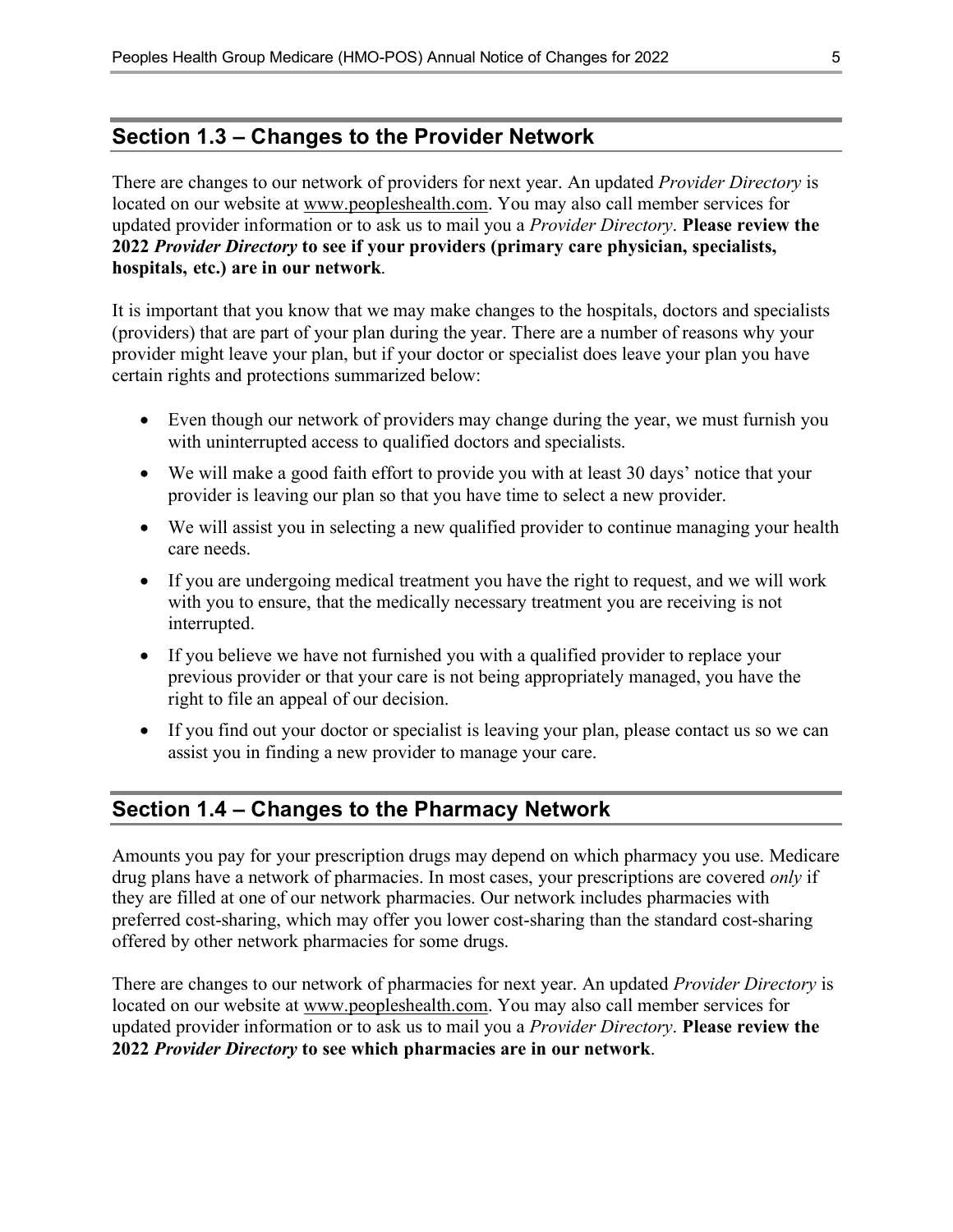#### **Section 1.5 – Changes to Benefits and Costs for Medical Services** %

 We are changing our coverage for certain medical services next year. The following information describes these changes. For details about the coverage and costs for these services, see Chapter 4,  *Medical Benefits Chart (what is covered and what you pay)*, in the *2022 Evidence of Coverage.* 

#### **Opioid treatment program services**

 Members of our plan with opioid use disorder (OUD) can receive coverage of services to treat OUD through an Opioid Treatment Program (OTP) which includes the following services:

- • U.S. Food and Drug Administration (FDA)-approved opioid agonist and antagonist medication-assisted treatment (MAT) medications.
- Dispensing and administration of MAT medications (if applicable)
- Substance use counseling
- Individual and group therapy
- Toxicology testing
- Intake activities
- Periodic assessments

| Cost                           | 2021 (this year)                                                                                                                                                                                                                                                                                 | 2022 (next year)                                                                                                                                                                                                                                                                                           |
|--------------------------------|--------------------------------------------------------------------------------------------------------------------------------------------------------------------------------------------------------------------------------------------------------------------------------------------------|------------------------------------------------------------------------------------------------------------------------------------------------------------------------------------------------------------------------------------------------------------------------------------------------------------|
| <b>Dental Services</b>         | There is an annual plan<br>coverage maximum of<br>\$2,000 on all covered<br>dental services.                                                                                                                                                                                                     | There is an annual plan<br>coverage maximum of<br>\$2,500 on all covered<br>dental services.                                                                                                                                                                                                               |
| <b>Inpatient hospital care</b> | For a Medicare-covered<br>inpatient stay at an out-<br>of-network hospital, each<br>benefit period you pay a:<br>\$1,484 deductible<br>\$0 copayment per<br>day for days 1-60<br>\$371 copayment<br>per day for days<br>$61-90$<br>\$742 copayment<br>per day for 60<br>lifetime reserve<br>days | In 2021, for a Medicare-<br>covered inpatient stay at<br>an out-of-network<br>hospital, each benefit<br>period you pay a:<br>\$1,484 deductible<br>\$0 copayment per<br>day for days 1-60<br>\$371 copayment<br>per day for days<br>61-90<br>\$742 copayment<br>per day for 60<br>lifetime reserve<br>days |
|                                |                                                                                                                                                                                                                                                                                                  | These are 2021 cost-<br>sharing amounts and may<br>change for 2022. Peoples                                                                                                                                                                                                                                |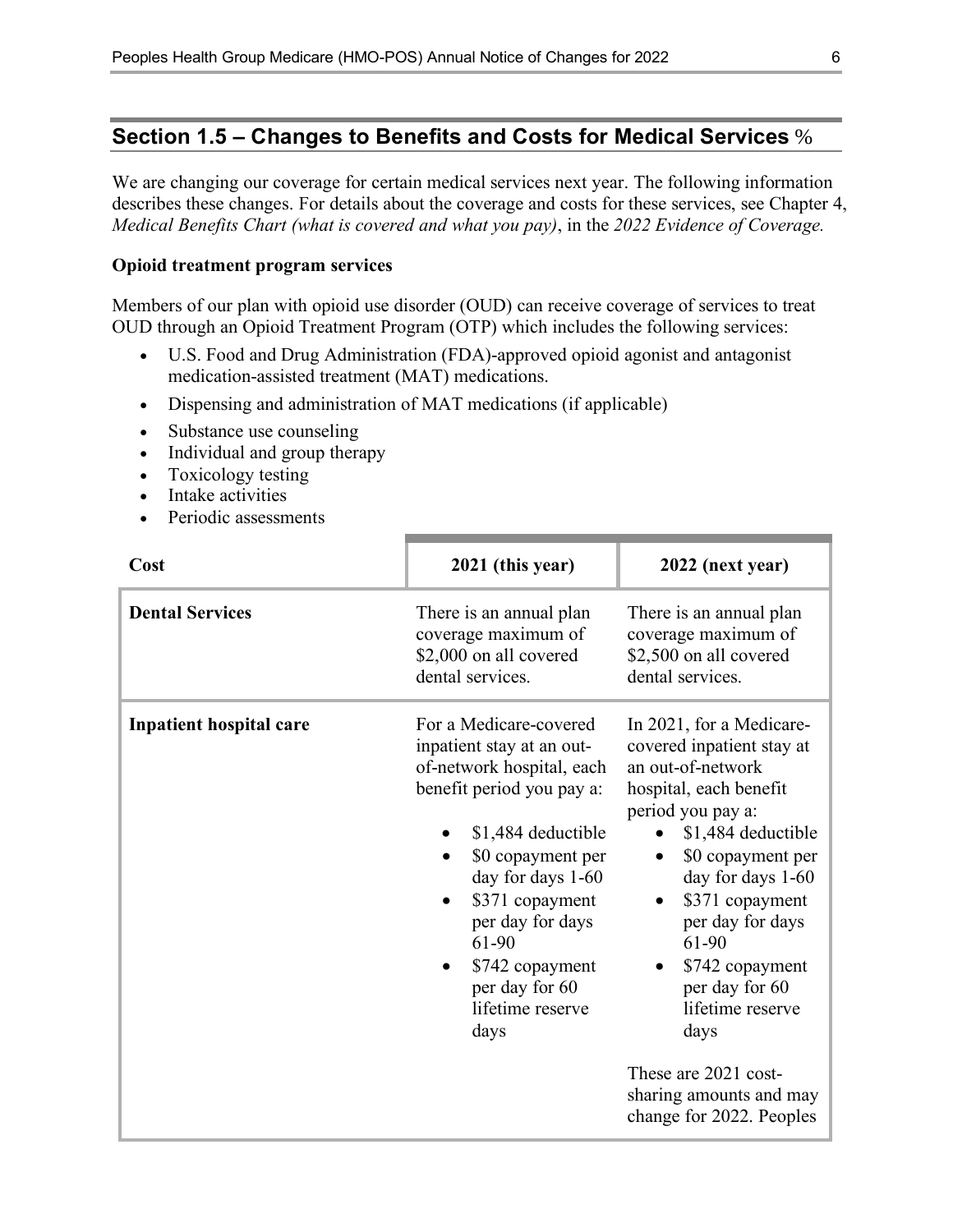| Cost                         | 2021 (this year)                                                                                                                                                                                   | 2022 (next year)                                                                                                                                                                                                 |
|------------------------------|----------------------------------------------------------------------------------------------------------------------------------------------------------------------------------------------------|------------------------------------------------------------------------------------------------------------------------------------------------------------------------------------------------------------------|
|                              |                                                                                                                                                                                                    | Health Group Medicare<br>will provide updated<br>rates as soon as they are<br>released.                                                                                                                          |
| Inpatient mental health care | For each inpatient stay<br>at an out-of-network<br>hospital or an out-of-<br>network psychiatric<br>facility for Medicare-<br>covered mental health<br>services, each benefit<br>period you pay a: | In $2021$ , for each<br>inpatient stay at an out-<br>of-network hospital or an<br>out-of-network<br>psychiatric facility for<br>Medicare-covered<br>mental health services,<br>each benefit period you<br>pay a: |
|                              | \$1,484 deductible<br>\$0 copayment per<br>day for days 1-60<br>\$371 copayment<br>per day for days<br>61-90<br>\$742 copayment<br>per day for 60<br>lifetime reserve<br>days                      | \$1,484 deductible<br>\$0 copayment per<br>day for days 1-60<br>\$371 copayment<br>per day for days<br>61-90<br>\$742 copayment<br>per day for 60<br>lifetime reserve<br>days                                    |
|                              |                                                                                                                                                                                                    | These are 2021 cost-<br>sharing amounts and may<br>change for 2022.<br>Peoples Health Group<br>Medicare will provide<br>updated rates as soon as<br>they are released.                                           |
| <b>Fitness Program</b>       | You pay a \$0 copayment<br>for membership at a<br>network fitness center.                                                                                                                          | You pay a \$0 copayment<br>for membership at a<br>network fitness center.                                                                                                                                        |
|                              | Your provider may need<br>to obtain prior<br>authorization.                                                                                                                                        |                                                                                                                                                                                                                  |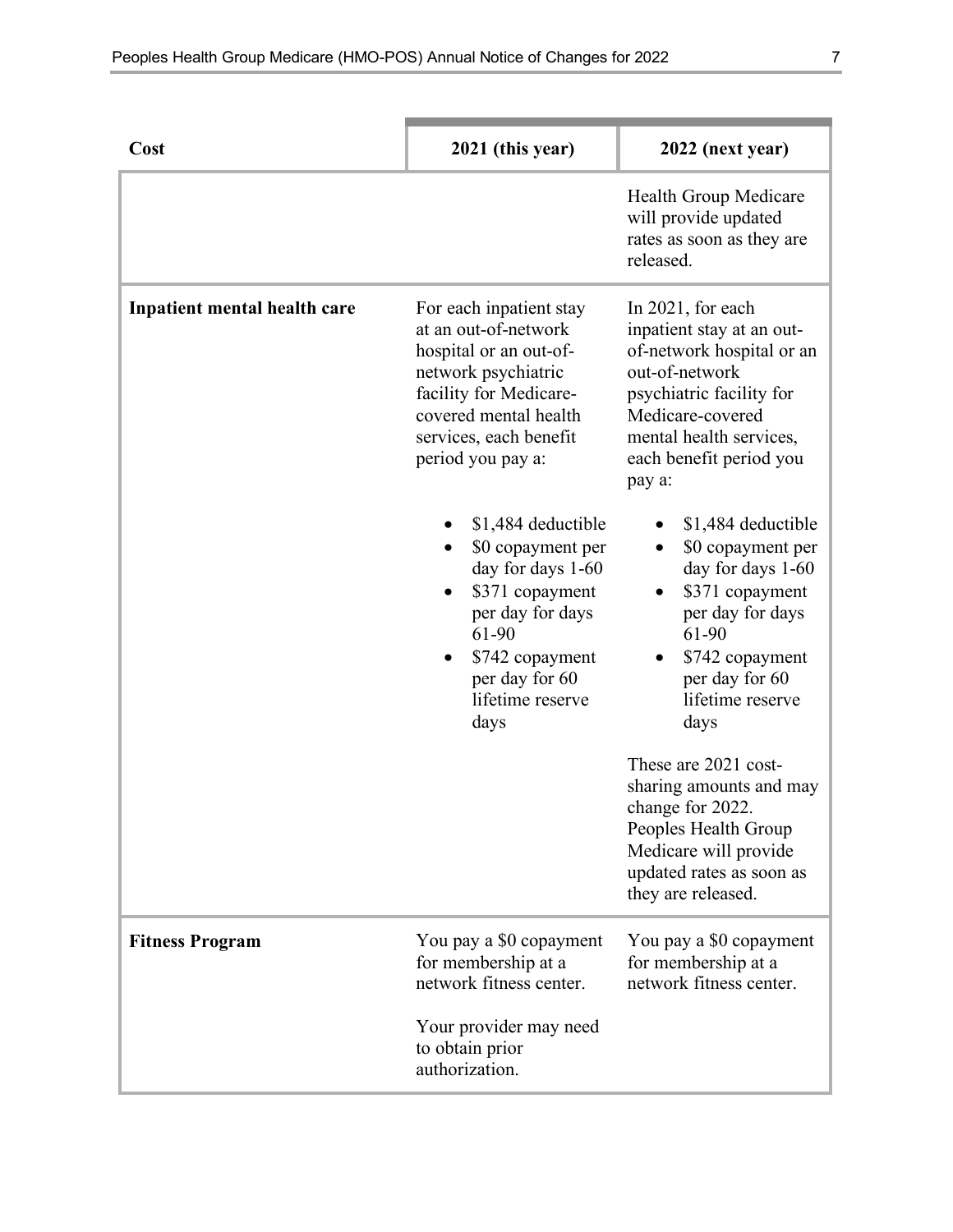| Cost                                              | 2021 (this year)                                                                                                                       | 2022 (next year)                                                                                                                                                                                                                                                            |
|---------------------------------------------------|----------------------------------------------------------------------------------------------------------------------------------------|-----------------------------------------------------------------------------------------------------------------------------------------------------------------------------------------------------------------------------------------------------------------------------|
| <b>Health Education</b>                           | You pay a \$0 copayment<br>at a network provider.                                                                                      | You pay a \$0 copayment<br>at a network provider.                                                                                                                                                                                                                           |
|                                                   | Your provider may need<br>to obtain prior<br>authorization.                                                                            |                                                                                                                                                                                                                                                                             |
| Over-the-Counter (OTC)<br><b>Products Catalog</b> | Not covered.                                                                                                                           | \$40 a quarter in credits<br>for over-the-counter<br>products. Your credit<br>amount expires at the end<br>of the quarter.                                                                                                                                                  |
|                                                   |                                                                                                                                        | Not covered out of<br>network.                                                                                                                                                                                                                                              |
| <b>Meal Benefit</b>                               | Not covered.                                                                                                                           | You pay a \$0 copayment<br>for up to 2 meals per day<br>for 5 days, delivered by<br>the network meal<br>provider, each time you<br>are discharged from an<br>eligible hospital stay to<br>your home or another<br>household in Louisiana.<br>Not covered out of<br>network. |
| <b>NurseLine</b>                                  | You pay a \$0 copayment<br>for services from the<br>network provider. Your<br>provider may need to<br>obtain prior<br>authorization.   | You pay a \$0 copayment<br>for services from the<br>network provider.                                                                                                                                                                                                       |
| <b>Opioid treatment program</b><br>services       | You pay a \$0 copayment<br>for the following<br>Medicare-covered<br>services from programs<br>that treat opioid use<br>disorder (OUD): | You pay a \$0 copayment<br>for the following<br>Medicare-covered<br>services from programs<br>that treat opioid use<br>disorder (OUD):                                                                                                                                      |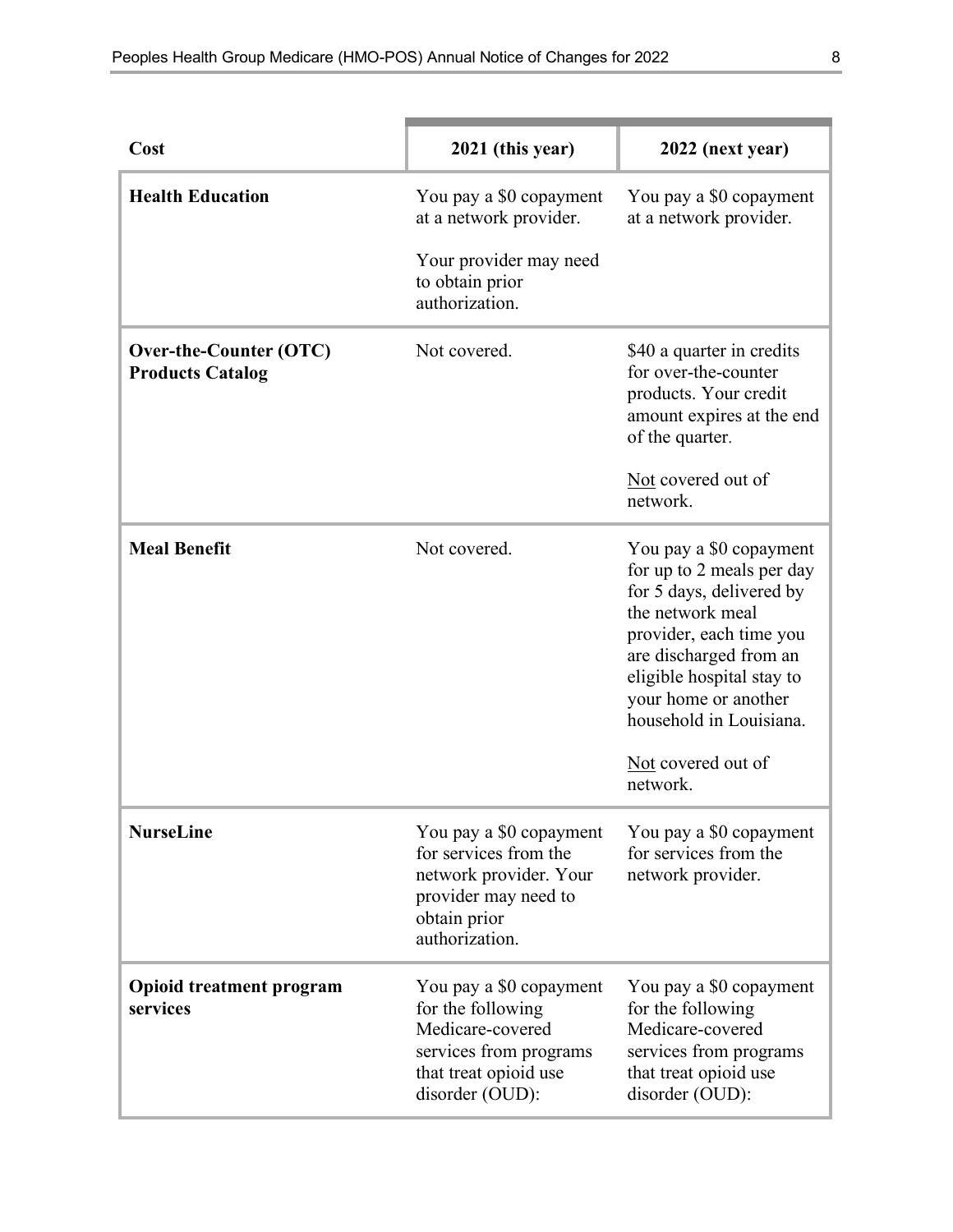| Cost                                                                 | 2021 (this year)                                                                                                                                                                                 | 2022 (next year)                                                                                                                                                                                                                                                                                                                                                                                                         |
|----------------------------------------------------------------------|--------------------------------------------------------------------------------------------------------------------------------------------------------------------------------------------------|--------------------------------------------------------------------------------------------------------------------------------------------------------------------------------------------------------------------------------------------------------------------------------------------------------------------------------------------------------------------------------------------------------------------------|
|                                                                      | FDA-approved<br>medications to<br>treat OUD, and<br>the dispensing and<br>administration of<br>these medications<br>Substance use<br>counseling<br>Individual and<br>group therapy<br>Drug tests | FDA-approved<br>medications to<br>treat OUD, and<br>the dispensing and<br>administration of<br>these medications<br>Substance use<br>counseling<br>Individual and<br>group therapy<br>Drug tests<br>Intake activities<br>Assessments to<br>$\bullet$<br>review your<br>progress and<br>treatment plan                                                                                                                    |
| <b>Respite Care – Help With</b><br><b>Certain Chronic Conditions</b> | Not covered.                                                                                                                                                                                     | If you have been<br>diagnosed with dementia<br>by a plan provider and<br>meet certain medical<br>criteria, you may be<br>eligible for a maximum<br>of 12 respite care<br>sessions per year from<br>the network respite care<br>provider.<br>You pay a \$0 copayment.<br>Please contact member<br>services for additional<br>information or questions<br>on how to use this<br>benefit.<br>Not covered out of<br>network. |
| <b>Virtual Medical visits</b>                                        | You pay a \$0<br>copayment.                                                                                                                                                                      | You pay a \$0<br>copayment.                                                                                                                                                                                                                                                                                                                                                                                              |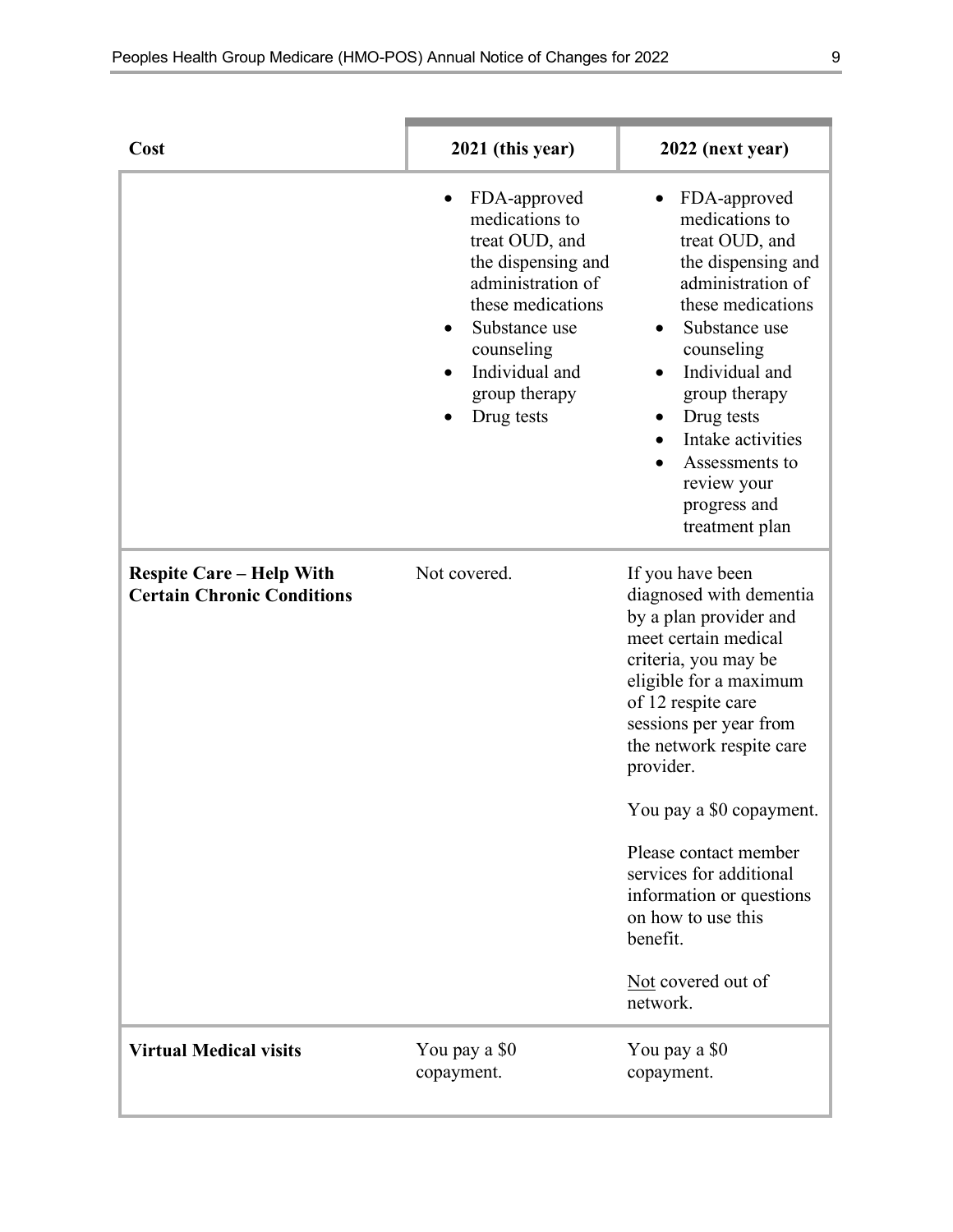| Cost | 2021 (this year) | 2022 (next year)                                                                                                                               |
|------|------------------|------------------------------------------------------------------------------------------------------------------------------------------------|
|      |                  | The list of services<br>covered by your plan has<br>changed, please see your<br>Evidence of Coverage for<br>a full list of covered<br>services |

#### **Section 1.6 – Changes to Part D Prescription Drug Coverage** %

#### **Changes to Our Drug List** %

 Our list of covered drugs is called a Formulary or "Drug List." A copy of our Drug List is provided electronically.

 We made changes to our Drug List, including changes to the drugs we cover and changes to the restrictions that apply to our coverage for certain drugs. **Review the Drug List to make sure your drugs will be covered next year and to see if there will be any restrictions.** 

If you are affected by a change in drug coverage, you can:

- Work with your doctor (or other prescriber) and ask the plan to make an exception to cover the drug. **We encourage current members to ask for an exception before next year.** 
	- o To learn what you must do to ask for an exception, see Chapter 9 of the *E*v*idence of Coverage* (*What to do if you have a problem or complaint (coverage decisions, appeals, complaints))* or call member services.
- • **Work with your doctor (or other prescriber) to find a different drug** that we cover. You can call member services to ask for a list of covered drugs that treat the same medical condition.

 In some situations, we are required to cover a temporary supply of a drug that is not on the Drug List (Formulary) or when it is restricted in some way in the first 90 days of the plan year or the first 90 days of membership to avoid a gap in therapy. (To learn more about when you can get a temporary supply and how to ask for one, see Chapter 5, Section 5.2 of the *Evidence of Coverage.*) During the time when you are getting a temporary supply of a drug, you should talk with your doctor to decide what to do when your temporary supply runs out. You can either switch to a different drug covered by the plan or ask the plan to make an exception for you and cover your current drug.

 If you have obtained approval for a Drug List (Formulary) exception this year, please refer to the approved through date provided on your approval letter to determine when your approval expires. After the date of expiration on your approval letter, you may need to obtain a new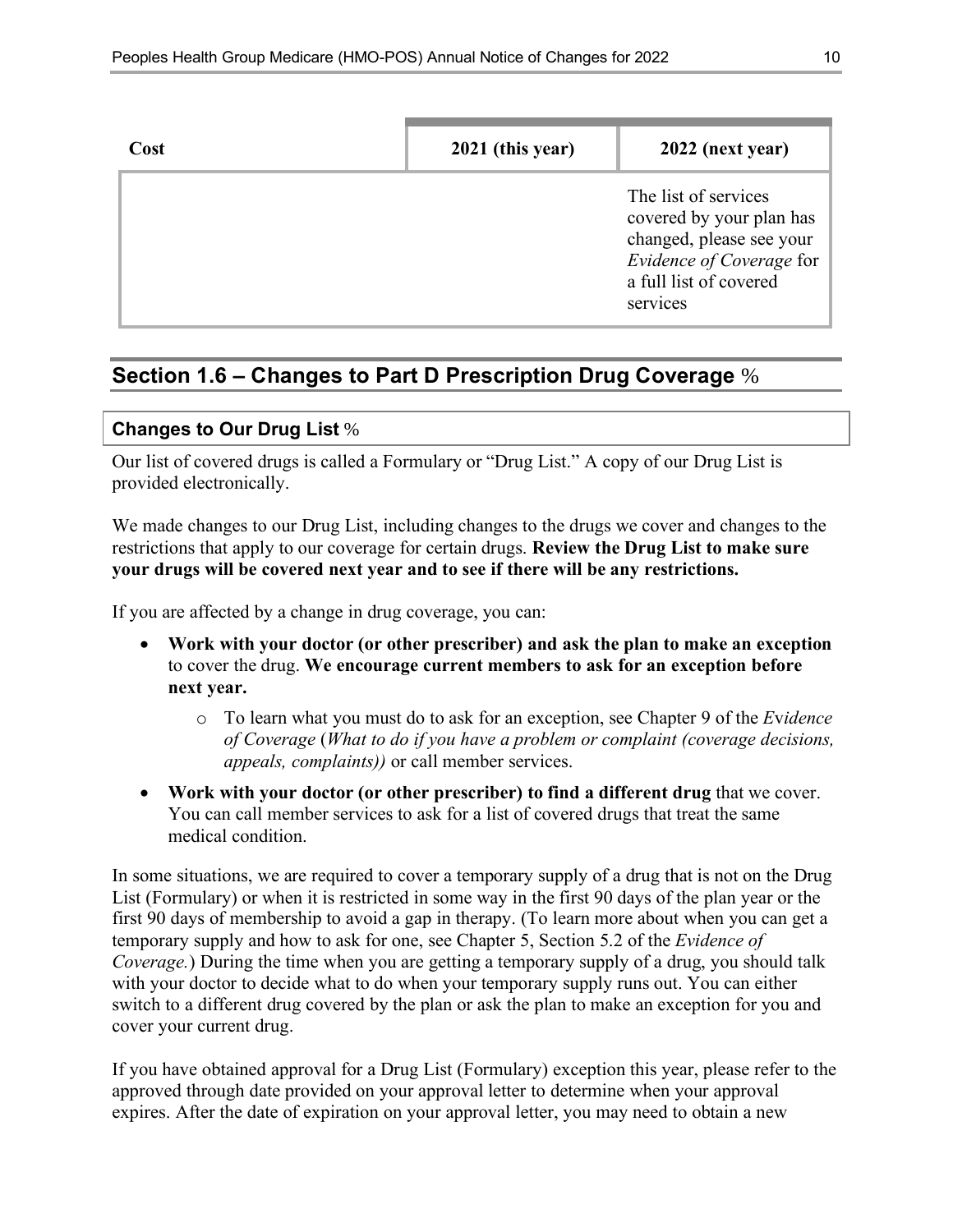approval in order for the plan to continue to cover the drug, if the drug still requires an exception and you and your doctor feel it is needed. To learn what you must do to ask for an exception, see Chapter 9 of your *Evidence of Coverage* or call member services.

 Most of the changes in the Drug List are new for the beginning of each year. However, during the year, we might make other changes that are allowed by Medicare rules.

 When we make these changes to the Drug List during the year, you can still work with your doctor (or other prescriber) and ask us to make an exception to cover the drug. We will also continue to update our online Drug List as scheduled and provide other required information to reflect drug changes. (To learn more about changes we may make to the Drug List, see Chapter 5, Section 6 of the *Evidence of Coverage*.)

#### **Changes to Prescription Drug Costs** %

 *Note:* If you are in a program that helps pay for your drugs ("Extra Help"), **the information about costs for Part D prescription drugs may not apply to you.** We sent you a separate insert, called the "Evidence of Coverage Rider for People Who Get Extra Help Paying for Prescription Drugs" (also called the "Low Income Subsidy Rider" or the "LIS Rider"), which tells you about your drug costs. If you receive "Extra Help" and haven't received this insert by September 30*,* please call member services and ask for the "LIS Rider."

 There are four "drug payment stages." How much you pay for a Part D drug depends on which drug payment stage you are in. (You can look in Chapter 6, Section 2 of the *Evidence of Coverage* for more information about the stages.)

 The following information shows the changes for next year to the first two stages – the Yearly Deductible Stage and the Initial Coverage Stage. (Most members do not reach the other two stages – the Coverage Gap Stage or the Catastrophic Coverage Stage. To get information about your costs in these stages, look at Chapter 6, Sections 6 and 7, in the *Evidence of Coverage,*  which is located on our website at www.peopleshealth.com. You may also call member services to ask us to mail you an *Evidence of Coverage*.)

#### **Changes to the Deductible Stage**

| <b>Stage</b>                            | 2021 (this year)                                                                  | 2022 (next year)                                                                  |
|-----------------------------------------|-----------------------------------------------------------------------------------|-----------------------------------------------------------------------------------|
| <b>Stage 1: Yearly Deductible Stage</b> | Because we have no<br>deductible, this payment<br>stage does not apply to<br>you. | Because we have no<br>deductible, this payment<br>stage does not apply to<br>you. |

#### **Changes to Your Cost-sharing in the Initial Coverage Stage**

 To learn how copayments and coinsurance work, look at Chapter 6, Section 1.2, *Types of out-of- pocket costs you may pay for covered drugs* in the *Evidence of Coverage*.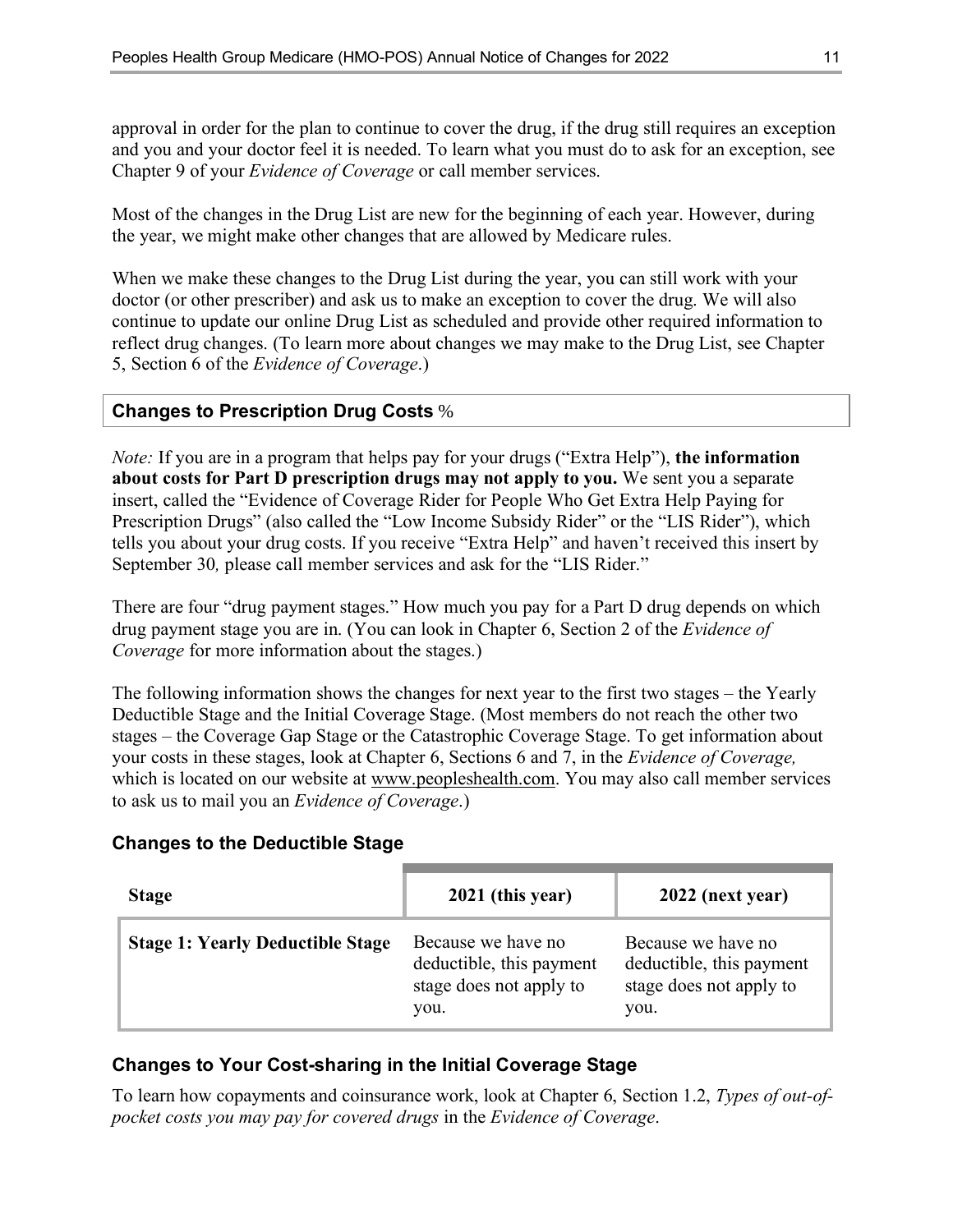| <b>Stage</b>                                                                                                                                | 2021 (this year)                                                                                                    | 2022 (next year)                                                                                                    |
|---------------------------------------------------------------------------------------------------------------------------------------------|---------------------------------------------------------------------------------------------------------------------|---------------------------------------------------------------------------------------------------------------------|
| <b>Stage 2: Initial Coverage Stage</b><br>During this stage, the plan pays<br>its share of the cost of your<br>drugs and you pay your share | Your cost for a one-month<br>supply filled at a network<br>pharmacy with standard cost-<br>sharing:                 | Your cost for a one-month<br>supply filled at a network<br>pharmacy with standard cost-<br>sharing:                 |
| of the cost.<br>The costs in this row are for a                                                                                             | Tier 1 (preferred generic<br>drugs):                                                                                | Tier 1 (preferred generic):<br>You pay \$3 per prescription.                                                        |
| one-month (30-day) supply<br>when you fill your prescription<br>at a network pharmacy that                                                  | You pay \$3 per prescription.<br>Tier 2 (generic drugs):                                                            | Tier 2 (generic):                                                                                                   |
| provides standard cost-sharing.<br>For information about the costs<br>for a long-term supply or for                                         | You pay \$10 per prescription.                                                                                      | You pay \$10 per prescription.                                                                                      |
| mail-order prescriptions, look in<br>Chapter 6, Section 5 of the<br>Evidence of Coverage.<br>We changed the tier for some                   | Tier 3 (preferred brand<br>drugs):<br>You pay \$25 per prescription.                                                | Tier 3 (preferred brand):<br>You pay \$25 per prescription.                                                         |
| of the drugs on our Drug List.<br>To see if your drugs will be in<br>a different tier, look them up<br>on the Drug List.                    | <b>Tier 4 (nonpreferred</b><br>drugs):<br>You pay \$50 per prescription.                                            | Tier 4 (nonpreferred drug):<br>You pay \$50 per prescription.                                                       |
|                                                                                                                                             | Tier 5 (specialty tier drugs):<br>You pay 20% of the total<br>cost.                                                 | Tier 5 (specialty tier):<br>You pay 20% of the total<br>cost.                                                       |
|                                                                                                                                             | Once your total drug costs<br>have reached \$4,130, you will<br>move to the next stage (the<br>Coverage Gap Stage). | Once your total drug costs<br>have reached \$4,430, you will<br>move to the next stage (the<br>Coverage Gap Stage). |

#### **Changes to the Coverage Gap and Catastrophic Coverage Stages**

 The other two drug coverage stages – the Coverage Gap Stage and the Catastrophic Coverage Stage – are for people with high drug costs. **Most members do not reach the Coverage Gap Stage or the Catastrophic Coverage Stage**. For information about your costs in these stages, look at Chapter 6, Sections 6 and 7, in the *Evidence of Coverage*.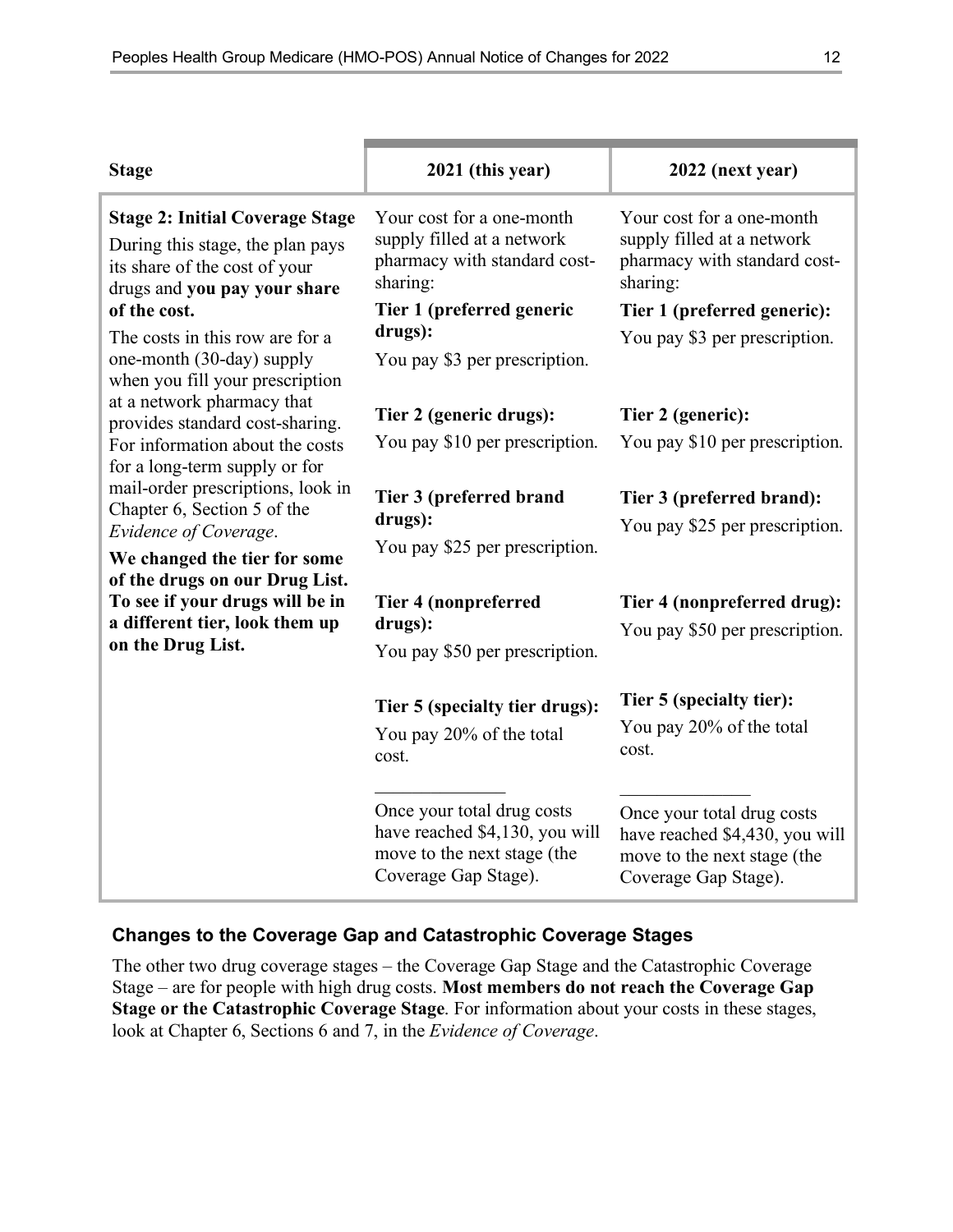#### **SECTION 2 Deciding Which Plan to Choose** %

#### **Section 2.1 – If you want to stay in Peoples Health Group Medicare**

 **To stay in our plan you don't need to do anything.** If you do not sign up for a different plan or change to Original Medicare during your employer or retiree group's Annual Enrollment Period, you will automatically be enrolled in Peoples Health Group Medicare for 2022.

#### **Section 2.2 – If you want to change plans** %

 We hope to keep you as a member next year but if you want to change for 2022 follow these steps:

#### **Step 1: Learn about and compare your choices**

- • You can join a different Medicare health plan timely,
- *OR*-- You can change to Original Medicare. If you change to Original Medicare, you will need to decide whether to join a Medicare drug plan. If you do not enroll in a Medicare drug plan, please see Section 1.1 regarding a potential Part D late enrollment penalty.

 To learn more about Original Medicare and the different types of Medicare plans, read the  *Medicare & You 2022* handbook, call your State Health Insurance Assistance Program (see Section 4), or call Medicare (see Section 6.2).

 You can also find information about plans in your area by using the Medicare Plan Finder on the Medicare website. Go to www.medicare.gov/plan-compare. **Here, you can find information about costs, coverage, and quality ratings for Medicare plans.** 

 As a reminder, UnitedHealthcare Insurance Company or one of its affiliates offers other Medicare health plans and Medicare prescription drug plans. These other plans may differ in coverage, monthly premiums, and cost-sharing amounts.

#### **Step 2: Change your coverage**

- • To change **to a different Medicare health plan**, enroll in the new plan. You will automatically be disenrolled from Peoples Health Group Medicare.
- • To **change to Original Medicare with a prescription drug plan,** enroll in the new drug plan. You will automatically be disenrolled from Peoples Health Group Medicare.
- • To **change to Original Medicare without a prescription drug plan**, you must either:
	- $\circ$  Send us a written request to disenroll. Contact member services if you need more information on how to do this (phone numbers are in Section 6.1 of this booklet).
	- o  *or* Contact **Medicare**, at 1-800-MEDICARE (1-800-633-4227), 24 hours a day, 7 days a week, and ask to be disenrolled. TTY users should call 1-877-486-2048.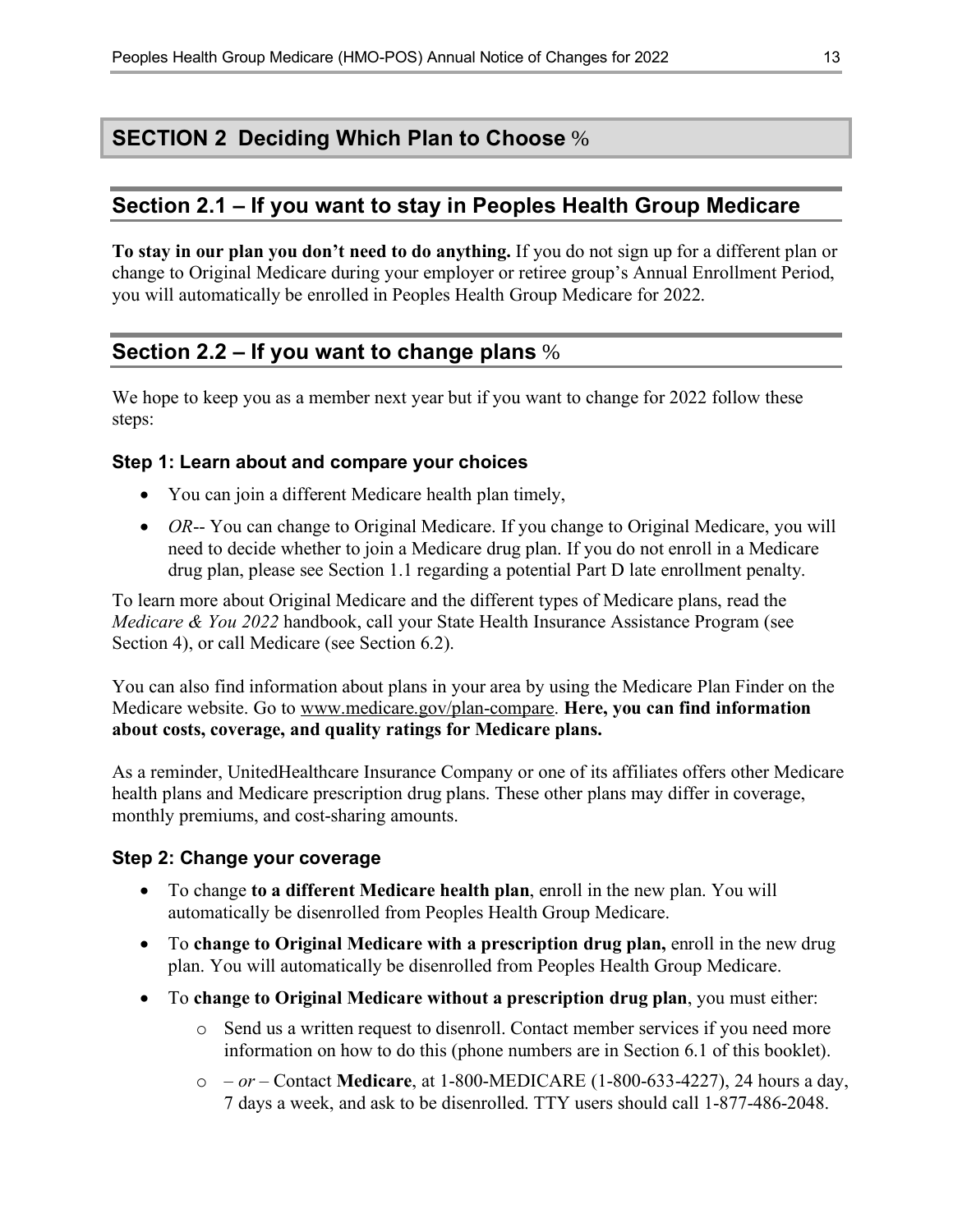#### **SECTION 3 Deadline for Changing Plans** %

 If you want to change to a different plan or to Original Medicare for next year, you can do it during your employer or retiree group's Annual Enrollment Period. The change will take effect on January 1, 2022.

#### **Are there other times of the year to make a change?**

 In certain situations, changes are also allowed at other times of the year. For example, people with Medicaid, those who get "Extra Help" paying for their drugs, those who have or are leaving employer coverage, and those who move out of the service area may be allowed to make a change at other times of the year. For more information, see Chapter 10, Section 2.3 of the  *Evidence of Coverage.* 

 If you enrolled in a Medicare Advantage plan for January 1, 2022, and don't like your plan choice, you can switch to another Medicare health plan (either with or without Medicare prescription drug coverage) or switch to Original Medicare (either with or without Medicare prescription drug coverage) between January 1 and March 31, 2022. For more information, see Chapter 10, Section 2.2 of the *Evidence of Coverage*. **Check with the benefits administrator of your employer or retiree group** *before you change your plan***.** This is important because you may lose benefits you currently receive under your employer or retiree group coverage if you switch plans.

#### **SECTION 4 Programs That Offer Free Counseling about Medicare** %

 The State Health Insurance Assistance Program (SHIP) is a government program with trained counselors in every state. In Louisiana, the SHIP is called Louisiana Senior Health Insurance Information Program (SHIIP).

 SHIIP is independent (not connected with any insurance company or health plan). It is a state program that gets money from the federal government to give **free** local health insurance counseling to people with Medicare. SHIIP counselors can help you with your Medicare questions or problems. They can help you understand your Medicare plan choices and answer questions about switching plans. You can call SHIIP at 1-800-259-5300. You can learn more about SHIIP by visiting their website (www.ldi.la.gov/SHIIP).

#### **SECTION 5 Programs That Help Pay for Prescription Drugs** %

You may qualify for help paying for prescription drugs. Below we list different kinds of help:

• **"Extra Help" from Medicare.** People with limited incomes may qualify for "Extra Help" to pay for their prescription drug costs. If you qualify, Medicare could pay up to 75% or more of your drug costs, including monthly prescription drug premiums, annual deductibles, and coinsurance. Additionally, those who qualify will not have a coverage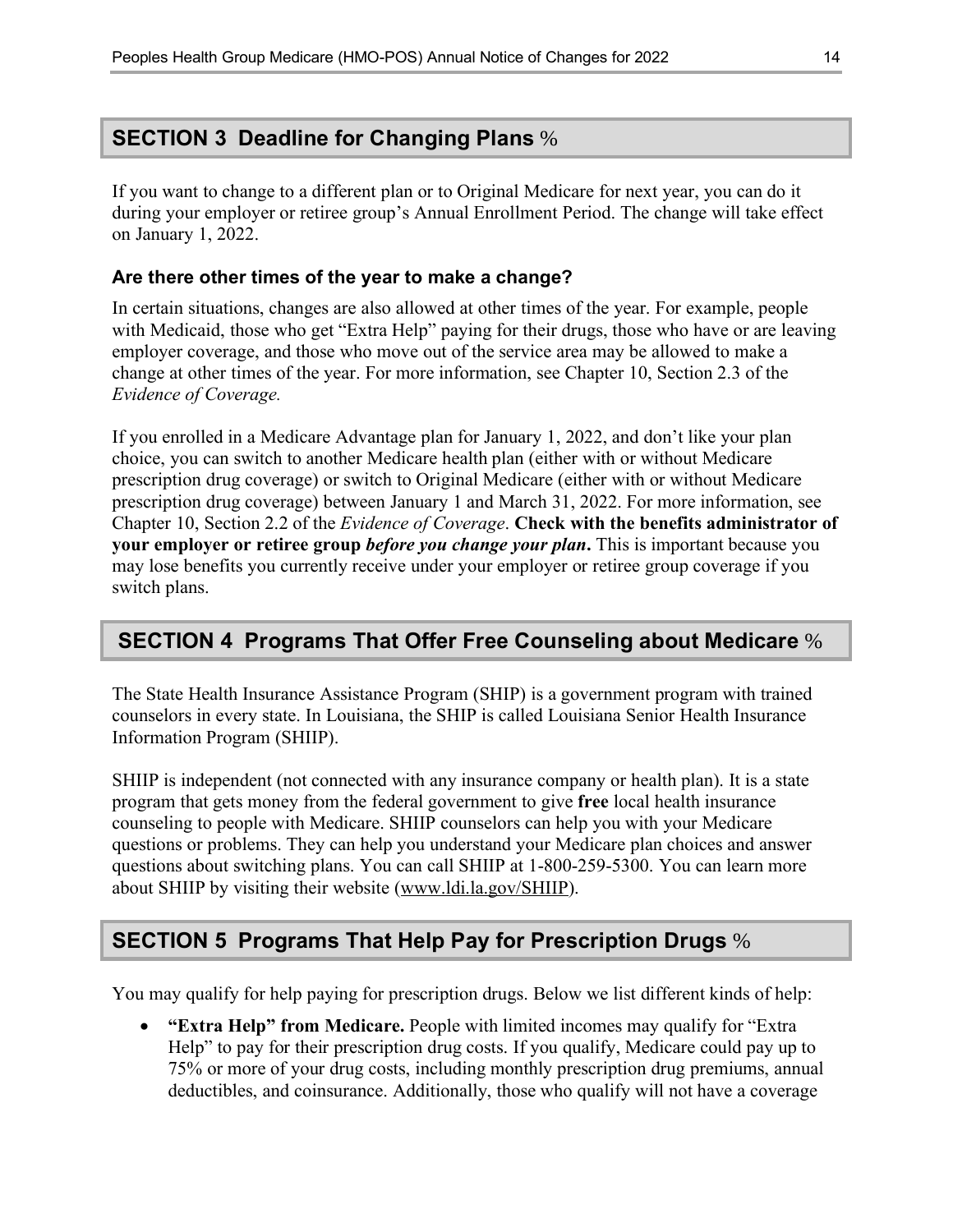gap or late enrollment penalty. Many people are eligible and don't even know it. To see if you qualify, call:

- o 1-800-MEDICARE (1-800-633-4227). TTY users should call 1-877-486-2048, 24 hours a day/7 days a week;
- o The Social Security Office at 1-800-772-1213 between 8 a.m. and 7 p.m., Monday through Friday. TTY users should call, 1-800-325-0778 (applications); or
- o Your state Medicaid office (applications).
- • **Help from your state's pharmaceutical assistance program.** Louisiana has a program called Louisiana Department of Health that helps people pay for prescription drugs based on their financial need, age, or medical condition*.* To learn more about the program, check with your State Health Insurance Assistance Program (the name and phone numbers for this organization are in Section 4 of this booklet).
- Prescription Cost-sharing Assistance for Persons with HIV/AIDS. The AIDS Drug Assistance Program (ADAP) helps ensure that ADAP-eligible individuals living with HIV/AIDS have access to life-saving HIV medications. Individuals must meet certain criteria, including proof of state residence and HIV status, low income as defined by the state, and uninsured/under-insured status. Medicare Part D prescription drugs that are also covered by ADAP qualify for prescription cost-sharing assistance through the ADAP in your state*.* For information on eligibility criteria, covered drugs, or how to enroll in the program, please call the ADAP in your state. You can find your state's ADAP contact information in Chapter 2 of the *Evidence of Coverage*.

#### **SECTION 6 Questions?** %

#### **Section 6.1 – Getting Help from Peoples Health** %

 Questions? We're here to help. Please call member services at 1-866-616-8308, ext. 1. (TTY only, call 711). We are available for phone calls seven days a week, from 8 a.m. to 8 p.m. If you contact us on a weekend or holiday, we will reach out to you within one business day. Calls to these numbers are free.

#### **Read the 2022** *Evidence of Coverage* **(it has details about next year's benefits and costs)**

 rights and the rules you need to follow to get covered services and prescription drugs. A copy of call member services to ask us to mail you an *Evidence of Coverage*. This *Annual Notice of Changes* gives you a summary of changes in your benefits and costs for 2022. For details, look in the 2022 *Evidence of Coverage* for Peoples Health Group Medicare. The *Evidence of Coverage* is the legal, detailed description of your plan benefits. It explains your the *Evidence of Coverage* is located on our website at [www.peopleshealth.com](http:www.peopleshealth.com). You may also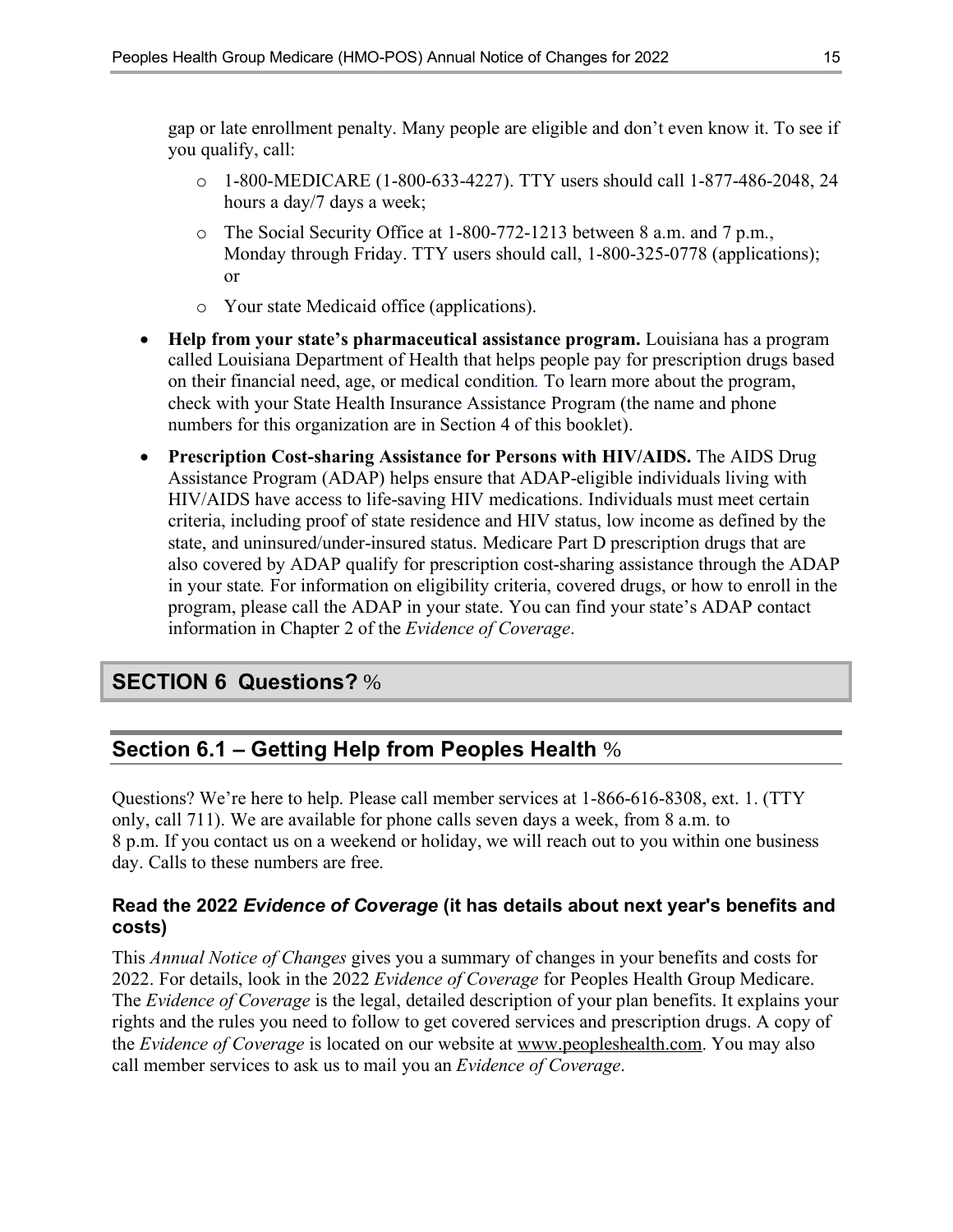#### **Visit our Website**

You can also visit our website at www.peopleshealth.com. As a reminder, our website has the most up-to-date information about our provider network (*Provider Directory*) and our list of covered drugs (Formulary/Drug List).

#### **Section 6.2 – Getting Help from Medicare**

To get information directly from Medicare:

#### **Call 1-800-MEDICARE (1-800-633-4227)**

 should call 1-877-486-2048. You can call 1-800-MEDICARE (1-800-633-4227), 24 hours a day, 7 days a week. TTY users

#### **Visit the Medicare Website**

You can visit the Medicare website (www.medicare.gov). It has information about cost, coverage, and quality ratings to help you compare Medicare health plans. You can find information about plans available in your area by using the Medicare Plan Finder on the Medicare website. (To view the information about plans, go to www.medicare.gov/plancompare).

#### **Read** *Medicare & You 2022*

You can read the *Medicare & You 2022* handbook. Every year in the fall, this booklet is mailed to people with Medicare. It has a summary of Medicare benefits, rights and protections, and answers to the most frequently asked questions about Medicare. If you don't have a copy of this booklet, you can get it at the Medicare website (www.medicare.gov) or by calling 1-800-MEDICARE (1-800-633-4227), 24 hours a day, 7 days a week. TTY users should call 1-877-486-2048.